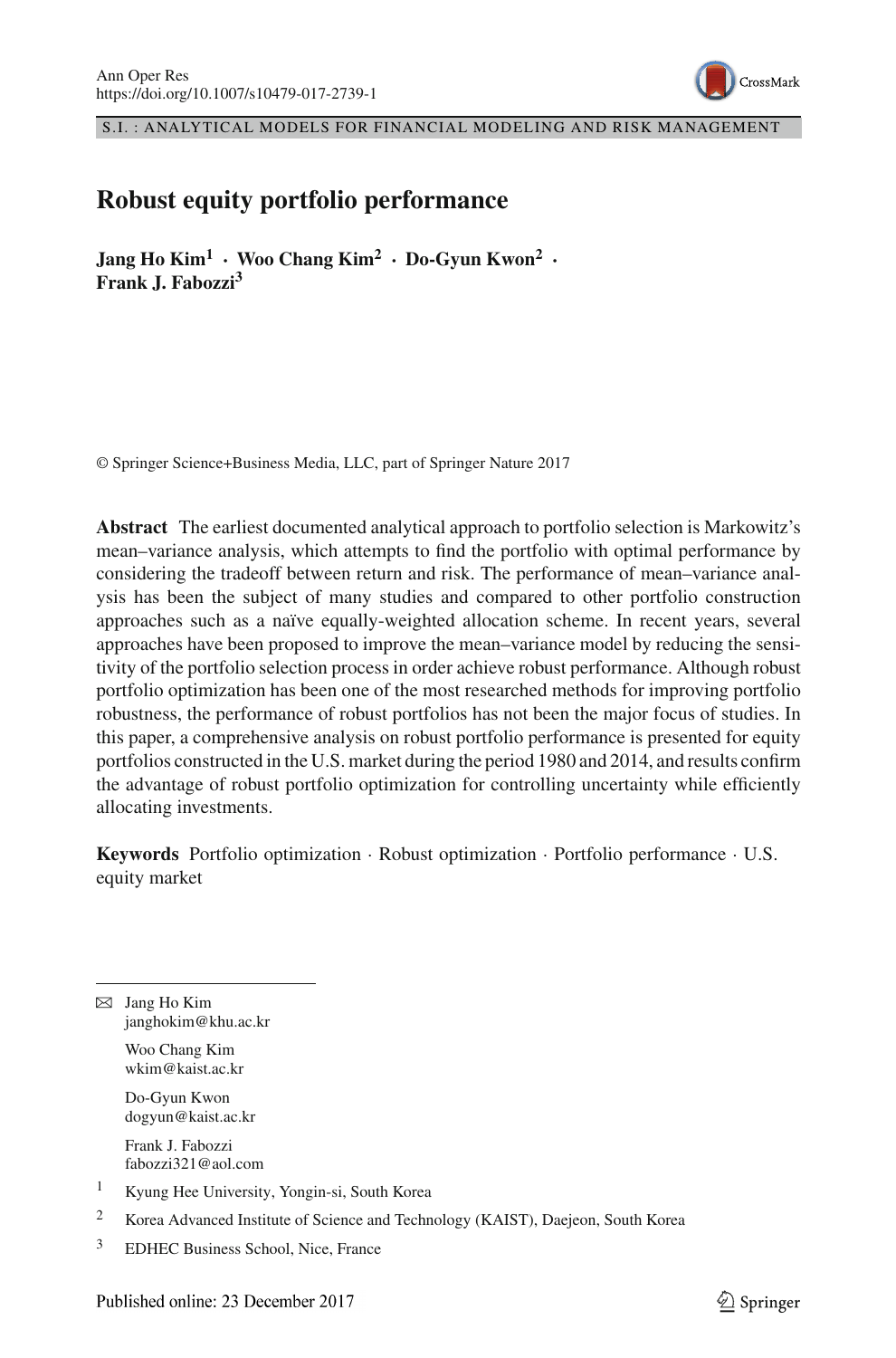# **1 Introduction**

Portfolio performance is certainly the most important part of portfolio management. Regardless of how a portfolio is constructed or which asset classes a portfolio is invested in, it is likely that a portfolio manager is not criticized if the risk-adjusted performance net of fees exceeds the benchmark return. One of the earliest frameworks for portfolio management is mean–variance analysis (Markowit[z](#page-18-0) [1952](#page-18-0)). This approach to portfolio construction considers expected returns and variance/covariances of returns for optimizing the portfolio that is likely to have the best performance, described as the portfolio with high return and low risk, and the model sparked much research in portfolio selection (see, for example, Fabozzi et al[.](#page-18-1) [2002](#page-18-1); Kolm et al[.](#page-18-2) [2014\)](#page-18-2). Along with the theoretical developments, performances of standard mean– variance portfolios (Cohen and Pogu[e](#page-18-3) [1967;](#page-18-3) Bloomfield et al[.](#page-17-0) [1977](#page-17-0); Jorio[n](#page-18-4) [1992](#page-18-4)), constrained portfolios (Frost and Savarin[o](#page-18-5) [1988;](#page-18-5) Grauer and She[n](#page-18-6) [2000](#page-18-6)), the minimum-variance portfolio (Haugen and Bake[r](#page-18-7) [1991](#page-18-7); Clarke et al[.](#page-18-8) [2006](#page-18-8)), the equally-weighted portfolio (DeMiguel et al[.](#page-18-9) [2009](#page-18-9)), and mean–variance portfolio using factor models (Fan et al[.](#page-18-10) [2008\)](#page-18-10) have also been analyzed.

Observations on portfolio performance revealed a major drawback of the classical mean– variance model: the sensitivity of portfolio weights and returns to the model inputs (Michau[d](#page-18-11) [1989](#page-18-11); Best and Graue[r](#page-17-1) [1991](#page-17-1); Broadi[e](#page-17-2) [1993](#page-17-2)). While risk is considered in mean–variance optimization, the distinction between risk and uncertainty leads to new approaches for managing uncertain situations (see, for example, Hansen and Sargen[t](#page-18-12) [2008](#page-18-12); Sargen[t](#page-18-13) [2014\)](#page-18-13). One popular approach for resolving this shortcoming is robust portfolio optimization, which applies the worst-case approach of robust optimization to portfolio selection (Fabozzi et al[.](#page-18-14) [2010](#page-18-14); Kim et al[.](#page-18-15) [2014\)](#page-18-15). While many robust formulations have been developed and the robustness attribute of robust portfolios is generally understood, to the best of our knowledge, there have not been notable attempts to examine the overall performance of portfolios constructed from robust portfolio optimization. Schere[r](#page-18-16) [\(2007](#page-18-16)) tests out-of-sample performance of robust portfolios from simulation but only compares the expected utility of portfolios. Others have discussed the computational results of robust portfolio optimization performance, but most experiments are included as numerical examples (see, for example, Goldfarb and Iyenga[r](#page-18-17) [2003](#page-18-17); Tütüncü and Koeni[g](#page-19-0) [2004;](#page-19-0) Ceria and Stubb[s](#page-17-3) [2006\)](#page-17-3).

Although the theoretical developments of robust portfolio optimization explain its advancement in reducing the sensitivity of portfolios, a thorough investigation of actual performance should be carried out to validate its practical use by investment managers. Therefore, in this paper, we present a comprehensive analysis of the performance of portfolios formed using robust portfolio optimization. While there are many advanced robust portfolio optimization models, we focus on a number of basic robust formulations based on the classical mean–variance model. The main contribution of the paper is to examine if even the simplest robust portfolio models achieve robust performance compared to other portfolio strategies. The empirical results presented here provide evidence that robust portfolio optimization forms portfolios that are superior at reducing worst-case loss and efficiently allocating risk.

The historical performance of robust portfolios in the U.S. equity market from 1980 to 2014 is observed. Although some performance details may be dependent on the selected data and time period, the long-term historical performance exhibited through an extended list of performance measures in this study will provide the grounds for discussing robust portfolio performance. Finally, we note that the recent growth in automated investment management leads to the inevitability of utilizing portfolio optimization models and the efficiency of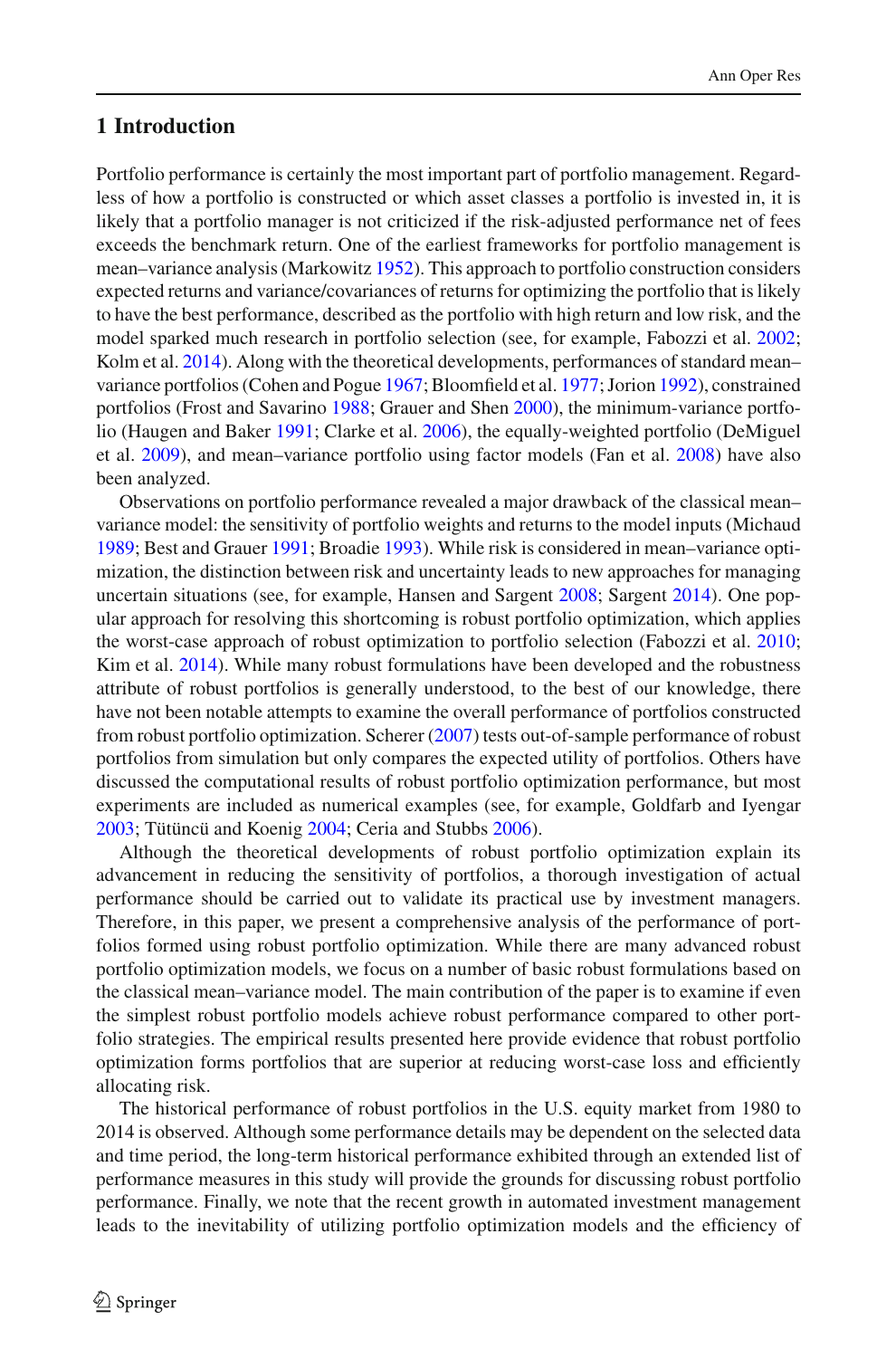applying robust portfolio optimization also becomes a critical discussion especially since robustness is crucial for managing long-term investments.

The remainder of the paper is organized as follows. Section [2](#page-2-0) describes the basics of robust portfolio optimization. Section [3](#page-3-0) explains the details of the portfolio evaluation methodology including portfolio construction, rebalancing, performance measures, and data description. Overall performance results from 1980 to 2014 are presented in Sect. [4,](#page-7-0) while Sect. [5](#page-12-0) discusses sub-period performances as well as analyses on yearly returns. Section [6](#page-17-4) concludes the paper.

#### <span id="page-2-0"></span>**2 Robust portfolio optimization**

The main advantage of robust portfolio optimization is that portfolios with increased robustness are formed by solving optimization problems that are based on the classical mean–variance problem. Thus, applying robust optimization becomes a natural extension for achieving stable performance for mean–variance investors. More importantly, many robust counterparts of the classical portfolio problem are formulated as optimization problems that are solved efficiently (see, for example, Fabozzi et al[.](#page-18-18) [2007a,](#page-18-18) [b](#page-18-19); Kim et al[.](#page-18-20) [2016\)](#page-18-20).

The classical mean–variance model proposed by Markowit[z](#page-18-0) [\(1952\)](#page-18-0) finds the optimal portfolio using the mean and variance of portfolio returns. Among several approaches, the formulation that finds the portfolio with maximum expected return with a given level of variance is,

<span id="page-2-1"></span>
$$
\max_{\omega} \mu^T \omega
$$
  
s.t.  $\omega^T \Sigma \omega = \sigma_p^2$   
 $\omega^T \iota = 1$  (1)

where  $\omega \in \mathbb{R}^n$  is the portfolio weight of *n* assets,  $\mu \in \mathbb{R}^n$  is the expected return of the assets,  $\Sigma \in \mathbb{R}^{n \times n}$  is the covariance matrix of asset returns,  $\sigma_p^2 \in \mathbb{R}$  is the desired level of portfolio variance, and  $\iota \in \mathbb{R}^n$  is the vector of ones. Another formulation that uses the tradeoff between risk and return as the objective function is

<span id="page-2-2"></span>
$$
\min_{\omega} \ \omega^T \Sigma \omega - \lambda \mu^T \omega
$$
  
s.t.  $\omega^T \iota = 1$  (2)

where  $\lambda \in \mathbb{R}$  is the coefficient that represents the risk appetite of an investor and setting it to zero finds the global minimum-variance (GMV) portfolio. As opposed to the formulation given by [\(1\)](#page-2-1), formulation [\(2\)](#page-2-2) is a minimization problem because the objective subtracts expected return from the portfolio's variance.

While the above methods are intuitive, as explained earlier, one concern is the uncertainty of the input parameters. The true distribution of asset returns is unknown and the values of the means, variances, and covariances of asset returns can only be estimated when making investment decisions and the realized values may be significantly different from their estimates.

In robust portfolio optimization, uncertain parameters are assumed to be within a set of possible values. The optimal robust portfolio is the best choice when all values within the uncertainty set are considered. The robust counterpart of the formulation given by [\(2\)](#page-2-2) is written as

<span id="page-2-3"></span>
$$
\min_{\omega} \max_{(\mu, \Sigma) \in \mathcal{U}} \omega^T \Sigma \omega - \lambda \mu^T \omega
$$

 $\circled{2}$  Springer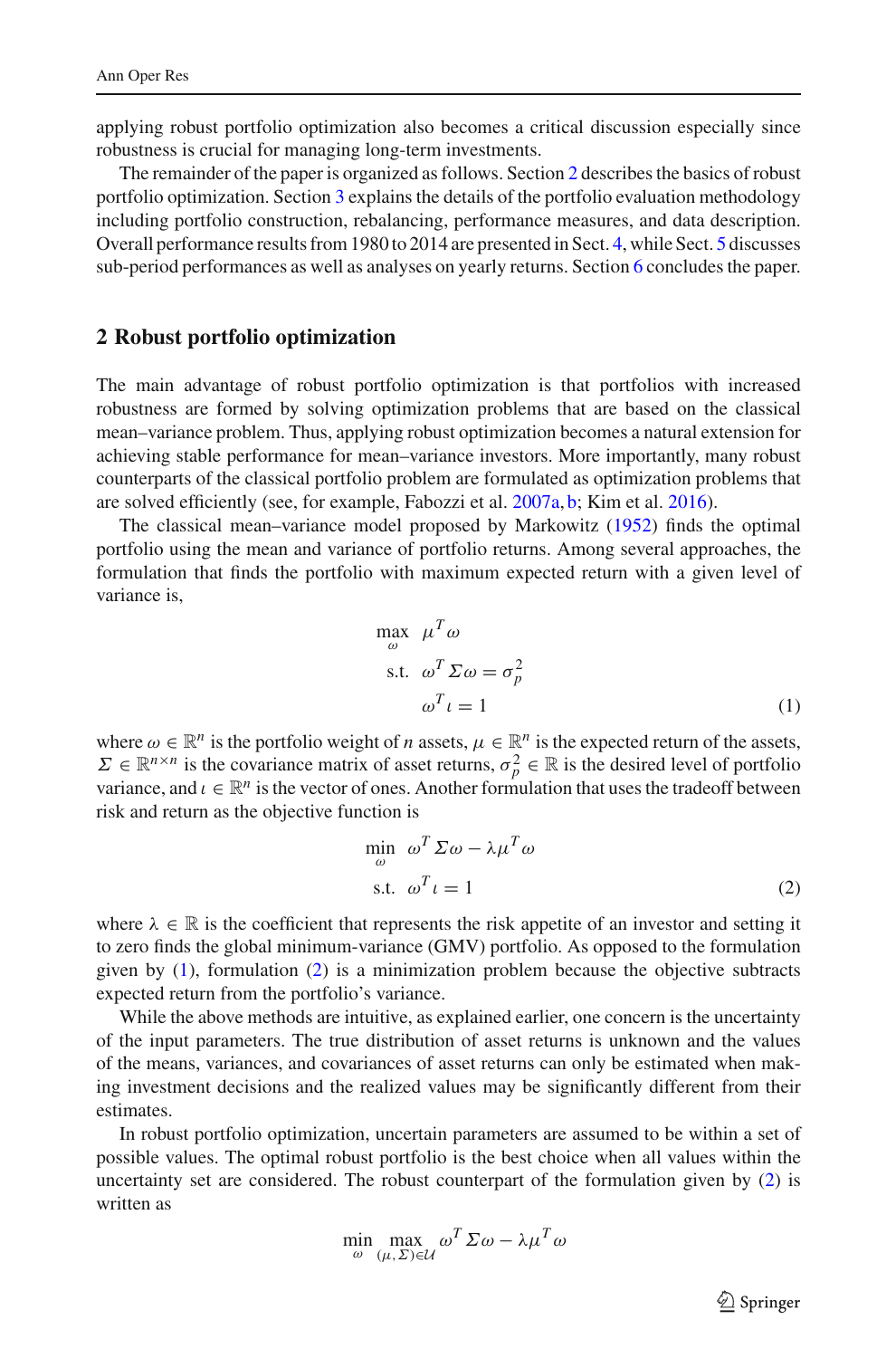$$
\text{s.t. } \omega^T \iota = 1 \tag{3}
$$

where *U* is the uncertainty set for the two inputs,  $\mu$  and  $\Sigma$ . Since errors in expected returns of assets are known to affect portfolios much more than errors in variances or covariances (Chopra and Ziemb[a](#page-17-5) [1993](#page-17-5)), robust portfolios are often computed by only incorporating uncertainty in mean returns from an uncertainty set of possible mean vector values (Kim et al[.](#page-18-21) [2017](#page-18-21)). The analysis in this paper also assumes that uncertainty is only contained in mean returns.

Common approaches for defining uncertainty sets for expected returns include setting intervals for the expected return for each asset and setting a combined ellipsoidal set. The first approach using intervals, also known as box or interval uncertainty sets, is expressed as

<span id="page-3-1"></span>
$$
\mathcal{U}_{\delta}\left(\hat{\mu}\right) = \left\{\mu \,|\, \left|\mu_{i} - \hat{\mu}_{i}\right| \leq \delta_{i}, \quad i = 1, \ldots, n\right\} \tag{4}
$$

where  $\hat{\mu} \in \mathbb{R}^n$  is an estimate of the mean vector and  $\delta \in \mathbb{R}^n$  sets the possible deviation from the estimated value for each asset. Therefore, the box uncertainty set given by [\(4\)](#page-3-1) specifies an interval around an estimator for the expected asset return. The second uncertainty set forms an ellipsoid around an estimated expected return vector,

<span id="page-3-2"></span>
$$
\mathcal{U}_{\kappa}(\hat{\mu}) = \left\{ \mu \mid (\mu - \hat{\mu})^T \Sigma_{\mu}^{-1} (\mu - \hat{\mu}) \leq \kappa^2 \right\}
$$
 (5)

where  $\kappa \in \mathbb{R}$  controls the size of the ellipsoid and  $\Sigma_{\mu} \in \mathbb{R}^{n \times n}$  is the covariance matrix of estimation errors.

The robust problem given by [\(3\)](#page-2-3) can be reformulated as a tractable optimization problem when defining the uncertainty set to be either a box uncertainty set given by [\(4\)](#page-3-1) or an ellipsoidal uncertainty set given by  $(5)$ . The robust counterpart of  $(3)$  with the uncertainty set defined as  $(4)$  is formulated as<sup>[1](#page-3-3)</sup>

<span id="page-3-4"></span>
$$
\min_{\omega} \omega^T \Sigma \omega - \lambda \left( \hat{\mu}^T \omega - \delta^T |\omega| \right)
$$
  
s.t.  $\omega^T \iota = 1$ , (6)

and the robust formulation with the uncertainty set defined as  $(5)$  is written as

<span id="page-3-5"></span>
$$
\min_{\omega} \omega^T \Sigma \omega - \lambda \left( \hat{\mu}^T \omega - \kappa \sqrt{\omega^T \Sigma_{\mu} \omega} \right)
$$
  
s.t.  $\omega^T \iota = 1.$  (7)

One approach for setting the values of  $\delta$  and  $\kappa$  is to consider confidence intervals around the estimated  $\hat{\mu}$ . In our analyses, historical returns during the estimated period are used for forming uncertainty sets with a 95% confidence level with normality assumptions on asset returns. Furthermore, for simplicity in the remaining sections, robust portfolios constructed from formulations [\(6\)](#page-3-4) and [\(7\)](#page-3-5) are abbreviated as RB and RE, respectively.

#### <span id="page-3-0"></span>**3 Performance evaluation methodology**

The goal of this paper is to present a comprehensive analysis of the portfolio constructed using robust portfolio optimization. The details about the performance evaluation settings and methodology are described in this section.

<span id="page-3-3"></span>Derivations of formulations [\(6\)](#page-3-4) and [\(7\)](#page-3-5) are presented in Fabozzi et al[.](#page-18-20) [\(2007b\)](#page-18-19) and Kim et al. [\(2016\)](#page-18-20). These robust formulations can be solved using optimization software.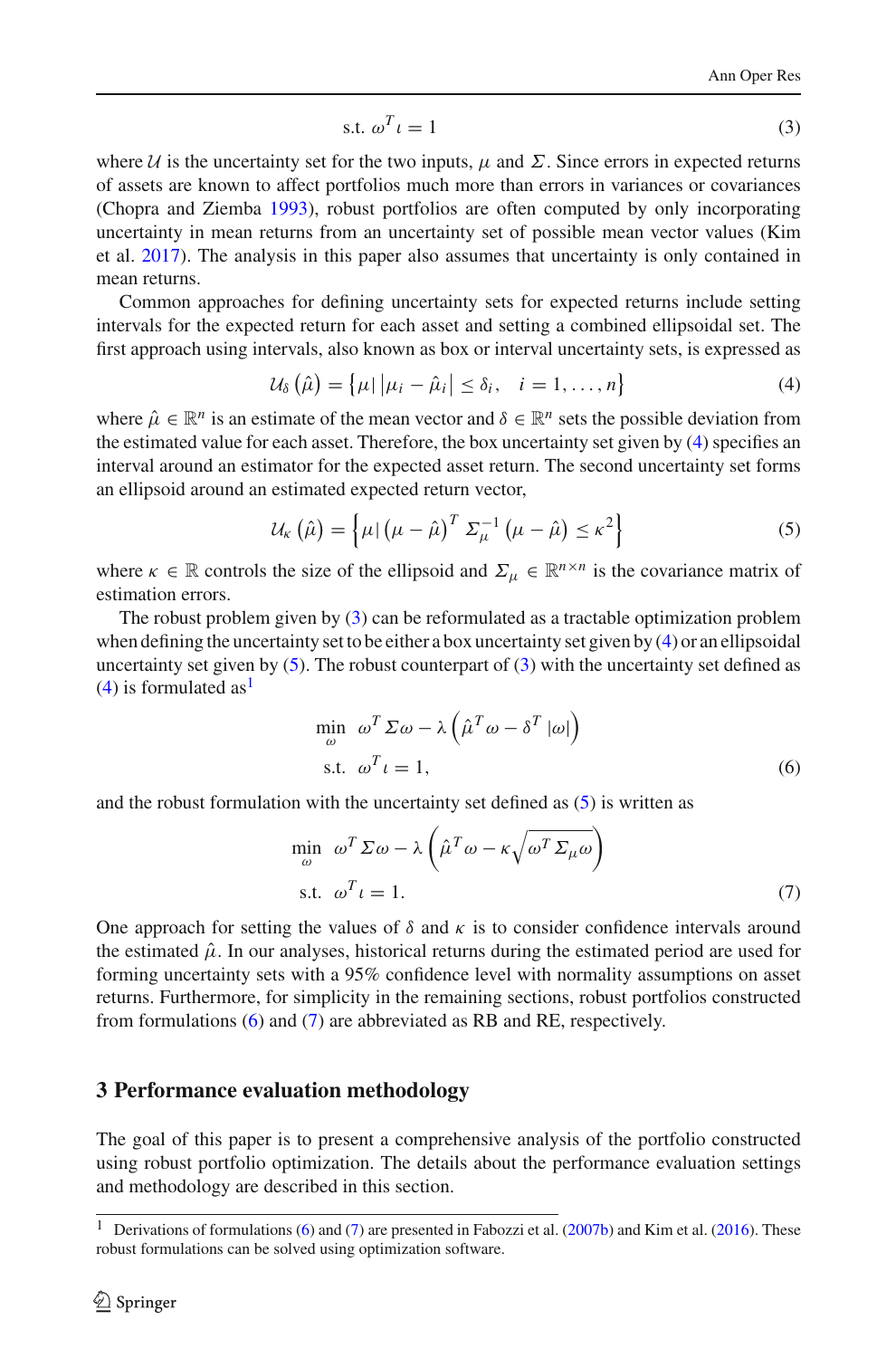# **3.1 Investment period**

The two important criteria for selecting the investment period for this experiment are the existence of market crashes during the period and the length of the overall investment horizon. Although investing in robust portfolios is more advantageous during periods of high volatility or market downturn, the investment period for the analysis should be long enough to not only include market crashes but also various market conditions. Hence, this study investigates portfolio performance between 1980 and 2014, a period that includes notable volatile periods such as the collapse of the dot-com bubble in the early 2000s and the global financial crisis that began in 2008. Furthermore, the 35-year period is long enough to evaluate the long-term performance of robust portfolios.

# **3.2 Data**

The experiment is performed on the U.S. equity market; a developed market is selected in order to reduce the influence of trading aspects such as liquidity and currency that are not directly handled by the classical mean–variance model but can affect the optimal investment decision.

The 49 industry portfolios of the U.S. market are used as candidate assets because they present a complete representation of the U.S. stock market. The industry portfolios, which are provided by the data library of Kenneth R. French, are constructed by assigning each stock traded on NYSE, AMEX, and NASDAQ to an industry portfolio every year based on the four-digit SIC code at that time (retrieved from either Compustat or CRSP).<sup>2</sup> The industry portfolios are reconstructed once a year, and the version that computes value-weighted returns and includes dividends are chosen for this experiment. Moreover, the 49 industry portfolios are used as candidate assets because they divide the stock market into a large number of industries that will provide potential for diversification; the 49 industries allow portfolios to capture diversification benefits and the results will also provide insight on robust portfolio performance when investing in individual stocks.

For the returns of a composite index of the U.S. market, the returns are derived from excess market return data provided by French's data library. The excess market return is a value-weighted return of all stocks traded on the NYSE, AMEX, and NASDAQ that are available from CRSP. The risk-free rates are also collected from the same data library, which is the 1-month Treasury bill rate from Ibbotson Associates.

# **3.3 List of portfolios**

Since robust portfolios are developed to resolve the sensitivity issue of mean–variance portfolios, the primary comparison is between portfolios formed from the classical mean–variance optimization and robust portfolio optimization. Mean–variance portfolios with annualized volatility (i.e., annualized standard deviation of returns) of 15, 20, and 25% are observed, constructed using the formulation given by  $(1)$ .<sup>[3](#page-4-1)</sup> Three corresponding robust portfolios with the same levels of risk appetite as the three classical mean–variance portfolios are also constructed at each rebalancing period. Three portfolios each from the mean–variance model and the robust approach are observed to compile performance at various levels.

<span id="page-4-0"></span><sup>2</sup> The industry returns are available at [http://mba.tuck.dartmouth.edu/pages/faculty/ken.french/data\\_library.](http://mba.tuck.dartmouth.edu/pages/faculty/ken.french/data_library.html) [html.](http://mba.tuck.dartmouth.edu/pages/faculty/ken.french/data_library.html)

<span id="page-4-1"></span><sup>&</sup>lt;sup>3</sup> Portfolios with smaller annualized volatility are not considered since the GMV portfolio often shows annualized standard deviation above 10% for estimation periods of 1 year or longer.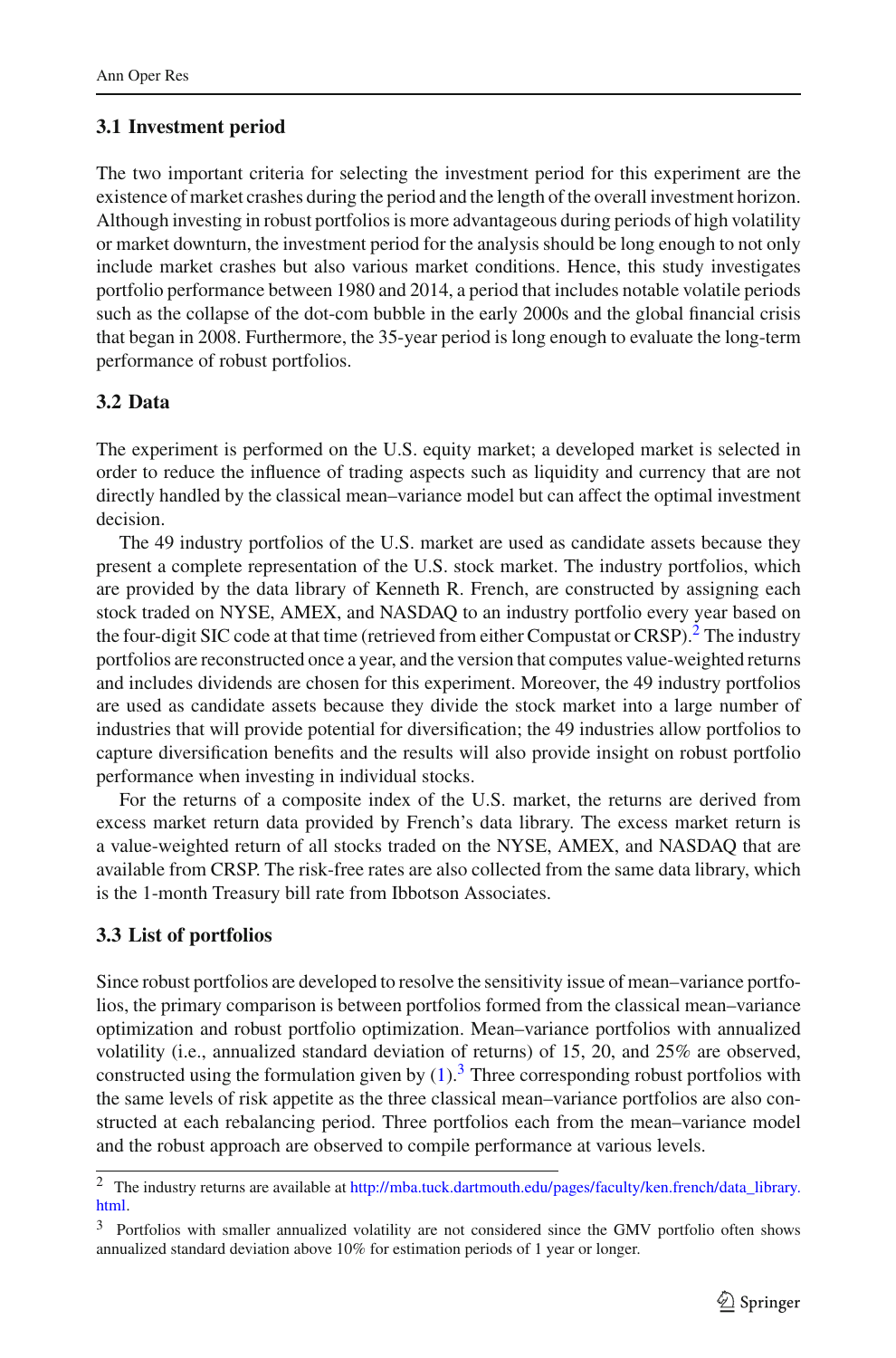| $(1)$ Index  | Passive strategy that invests in the composite index of the market                                                                               |
|--------------|--------------------------------------------------------------------------------------------------------------------------------------------------|
| $(2)$ EqW    | Equally-weighted portfolio of all candidate assets                                                                                               |
| $(3)$ GMV    | Global minimum-variance portfolio                                                                                                                |
| $(4)$ MV15   | Classical mean–variance optimal portfolio with annualized standard devia-<br>tion of $15%$                                                       |
| $(5)$ MV20   | Classical mean–variance optimal portfolio with annualized standard devia-<br>tion of $20%$                                                       |
| $(6)$ MV25   | Classical mean–variance optimal portfolio with annualized standard devia-<br>tion of $25%$                                                       |
| $(7)$ RB15   | Robust portfolios with box uncertainty set and the same level of risk-averse                                                                     |
| $(8)$ RB20   | coefficient as MV15, MV20, and MV25, respectively                                                                                                |
| $(9)$ RB25   |                                                                                                                                                  |
| $(10)$ RE15  | Robust portfolios with ellipsoidal uncertainty set where the estimation error                                                                    |
| $(11)$ RE20  | covariance matrix is estimated as $\frac{1}{T} \Sigma$ and with the same level of risk-averse                                                    |
| $(12)$ RE25  | coefficient as MV15, MV20, and MV25, respectively $(T$ is the number of<br>return observations and $\Sigma$ is the covariance matrix of returns) |
| $(13)$ REf15 | Robust portfolios with ellipsoidal uncertainty set where the estimation error                                                                    |
| $(14)$ REf20 | covariance matrix is estimated from the factor model and with the same level                                                                     |
| $(15)$ REf25 | of risk-averse coefficient as MV15, MV20, and MV25, respectively                                                                                 |
| $(16)$ RE15d | Robust portfolios same as RE15, RE20, and RE25, respectively, but with the                                                                       |
| $(17)$ RE20d | estimation error covariance matrix assumed as a diagonal matrix                                                                                  |
| $(18)$ RE25d |                                                                                                                                                  |

<span id="page-5-1"></span>**Table 1** List of portfolios and abbreviations that are evaluated

The performance of robust portfolios is also compared against various conventional approaches, typically evaluated relative to the returns of a designated benchmark because it reflects what can be earned from a passive portfolio strategy. The benchmarks used here are a composite equity market index and an equally-weighted portfolio because it obtains diversification without requiring any optimization. Furthermore, the GMV portfolio provides a valuable comparison because it is the portfolio in the mean–variance framework with the lowest risk. In the following sections, investing in a benchmark that is an index, investing in an equally-weighted portfolio, and investing in the GMV portfolio are referred to as the three conservative benchmarks.

More importantly, the performance of many robust portfolios is investigated in order to confirm that observations are not dependent on the specifications of the robust portfolio construction. Performance is collected for robust portfolios with several levels of risk coefficient and different ways for constructing uncertainty sets. For example, there are a number of approaches for calculating the estimation error covariance matrix  $\Sigma_{\mu}$  for the ellipsoidal uncertainty set; the covariance matrix of estimation errors can be estimated by dividing historical returns into estimation and evaluation periods or by observing the residuals of a factor analysis[.4](#page-5-0) A simplified formula that estimates the error covariance matrix as a diagonal matrix is also investigated. The full list of portfolios observed along with their abbreviations and details are summarized in Table [1.](#page-5-1)

<span id="page-5-0"></span><sup>4</sup> The calculation involved in estimating the estimation error covariance matrix is derived in Stubbs and Vanc[e](#page-19-1) [\(2005\)](#page-19-1).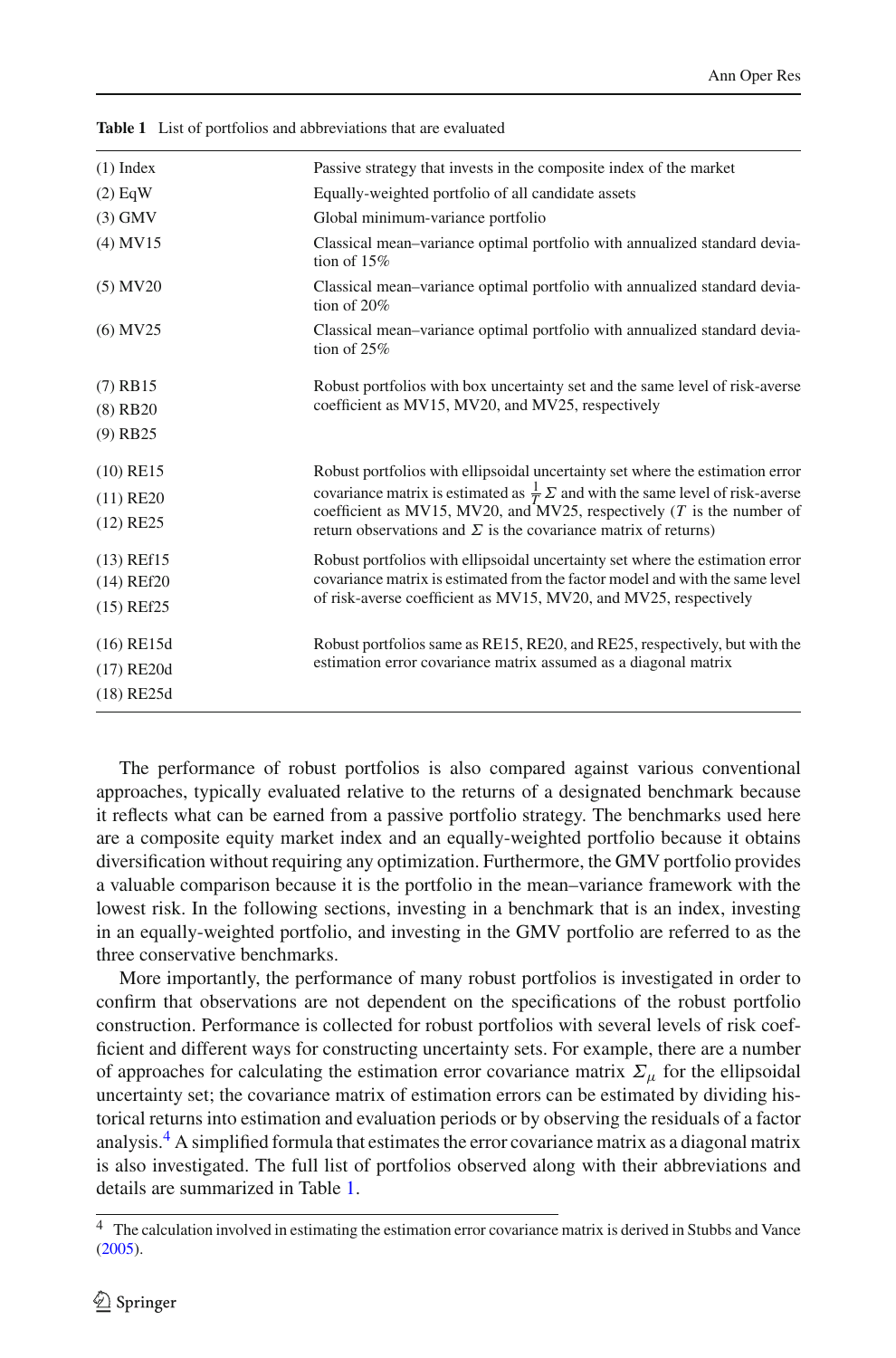### **3.4 Portfolio rebalancing**

In this analysis, portfolios are rebalanced every month. In other words, new optimal portfolio weights are calculated at the beginning of each month and updated accordingly. Investors considering robust portfolios will not rebalance frequently since robust portfolios are less sensitive to changes in the market and the aim is not to aggressively chase growth-potential assets. When rebalancing a portfolio, another key component is the estimation period, which refers to how much historical data are used for estimating parameters when re-optimizing portfolios. In this experiment, estimation periods of 12 and 24 months are selected. Since estimation periods have a direct impact on optimal portfolio weights, results are collected for two different estimation periods. Daily returns during the estimation period are used for forming optimal portfolios at each rebalancing period in order to have enough data points for parameter estimation.

In short, the analysis relies on a rolling-sample approach and this simulates a real investment situation. A portfolio is rebalanced every month and performance of the portfolio is evaluated once monthly returns are collected for the entire investment period.

### **3.5 Performance measures**

The performance of robust portfolios is investigated using a variety of measures that are regularly utilized by portfolio managers when reporting performance. The performance measures that are discussed in Sects. [4](#page-7-0) and  $\overline{5}$  $\overline{5}$  $\overline{5}$  are introduced below.<sup>5</sup>

- *Holding period return* Total return of a portfolio during its investment period. In this analysis, the initial and final portfolio values are used for representing holding period returns.
- *Annual return* Return of a portfolio expressed as an annualized value. Returns are compounded when calculating the annual return of a portfolio in this analysis.
- *Volatility* Standard deviation of portfolio returns. In this experiment, the standard deviation of monthly returns is computed without annualizing.
- *Alpha* (*Jensen's alpha*) Additional return of a portfolio compared to its theoretical return estimated from capital asset pricing model (Jense[n](#page-18-22) [1968](#page-18-22)). While alpha is considered a risk-adjusted value, alpha estimated from monthly returns is presented along with annual returns in Sect. [4.](#page-7-0)
- *Sharp[e](#page-18-23) ratio* Ratio of excess return per unit of risk (Sharpe [1966\)](#page-18-23). Here, the excess annual return, which accounts for compounding, is divided by the annualized volatility of a portfolio.
- *Sortino ratio* Modification of the Sharpe ratio by measuring performance relative to a minimum acceptable return (MAR), which is the target return (Sortino and Pric[e](#page-18-24) [1994\)](#page-18-24). Average excess return is measured relative to MAR and risk is calculated as the downside risk relative to MAR. In this analysis, Sortino ratio with 0% MAR is assessed.
- *Maximum drawdown* Maximum decline, expressed as a percent change, in portfolio value from a peak during the investment period (Garcia and Goul[d](#page-18-25) [1987](#page-18-25)).
- *Value at risk* (*VaR*) Minimum level of loss that is expected to occur with a certain probability (Linsmeier and Pearso[n](#page-18-26) [2000](#page-18-26)). This experiment estimates the 1-month VaR and the value is expressed as a loss (thus, most values are positive representing negative returns).

<span id="page-6-0"></span><sup>5</sup> An overview on evaluating portfolio performance is included in Chapter 12 by Maginn et al[.](#page-18-27) [\(2007\)](#page-18-27), and implementing various performance measures are detailed in Kim et al[.](#page-18-20) [\(2016](#page-18-20)).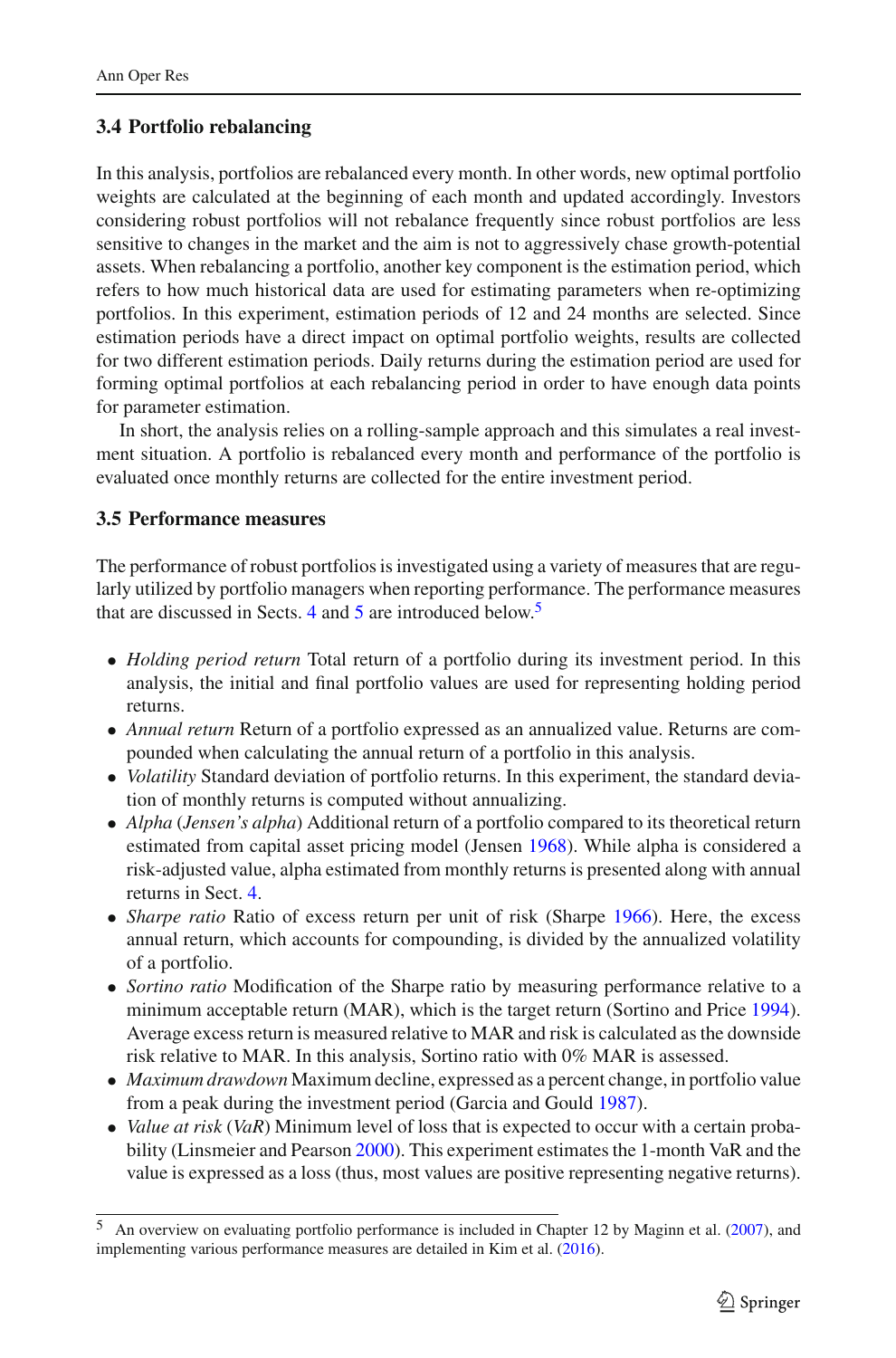- *Conditional value at risk* (*CVaR)* Extension of VaR where the expected loss beyond the VaR level is found (Rockafellar and Uryase[v](#page-18-28) [2000\)](#page-18-28). The 1-month CVaR is also expressed as a loss in this analysis.
- *Turnover ratio* Proportion of portfolio traded. Among several approaches for measuring turnover, the sum of absolute change in weight for each security is collected at every rebalancing date and the average monthly value is compared (Qian et al[.](#page-18-29) [2007\)](#page-18-29). (In other words, both buying and selling are counted, which is sometimes referred as two-way turnover.)
- *Tracking error* Standard deviation of the differences between a portfolio and its benchmark returns (Rol[l](#page-18-30) [1992\)](#page-18-30). Tracking error is calculated using monthly returns in our experiment.

The above 11 measures reflect all aspects of portfolio performance including absolute, relative, risk-adjusted, and worst-case performances.

### <span id="page-7-0"></span>**4 Overall performance from 1980 to 2014**

The results of robust portfolio performance from 1980 to 2014 are presented in this section. The findings are summarized into five categories: return, risk, risk-adjusted return, worst-case loss, and additional results. The overall performance during the entire investment period is presented first, followed by more detailed analyses on annual returns and sub-period returns in the next section.

Before presenting the results, it is important to note that forming classical mean–variance portfolio with annualized standard deviation of 15% (denoted as MV15) is not always possible if the estimation period contains volatile returns, especially during 2008 and 2009. When this is the case, the MV15 portfolio is set to have the same weight as the GMV portfolio until the next rebalancing date. The same applies to the corresponding robust portfolios with the same level of risk coefficient as MV15. This occurs less than 2% of the time but must be accounted for when analyzing the performance of the MV15 portfolio; while the weights of the GMV and robust portfolios show similar compositions, mean–variance portfolio weights deviate further from the weights of the GMV portfolio (Kim et al[.](#page-18-31) [2013](#page-18-31)).

#### <span id="page-7-1"></span>**4.1 Returns**

The returns of portfolios are computed without considering transaction costs, taxes, and inflation. Thus, even though the values may be higher than the real return of the portfolios (see, for example, Siege[l](#page-18-32) [1992\)](#page-18-32), the results are sufficient for comparing and ranking the performance of various approaches.

The analysis begins by plotting how the value of the portfolios changes from 1980 to 2014, which reflects the holding period return. Figure [1](#page-8-0) plots the wealth (logarithm values) generated by the different portfolios when a value of one is invested in portfolios at the beginning of 1980. As shown in both panels of Fig. [1](#page-8-0) representing different estimation periods, investment in mean–variance portfolios will end with the highest values in 2014 and thus having the highest holding period returns. The higher return of mean–variance portfolios, which are the more aggressive strategies, is expected because the U.S. stock market had an overall upward trend during the investigation period as evidenced from the performance of the market index. The more interesting finding is that robust portfolios cumulate higher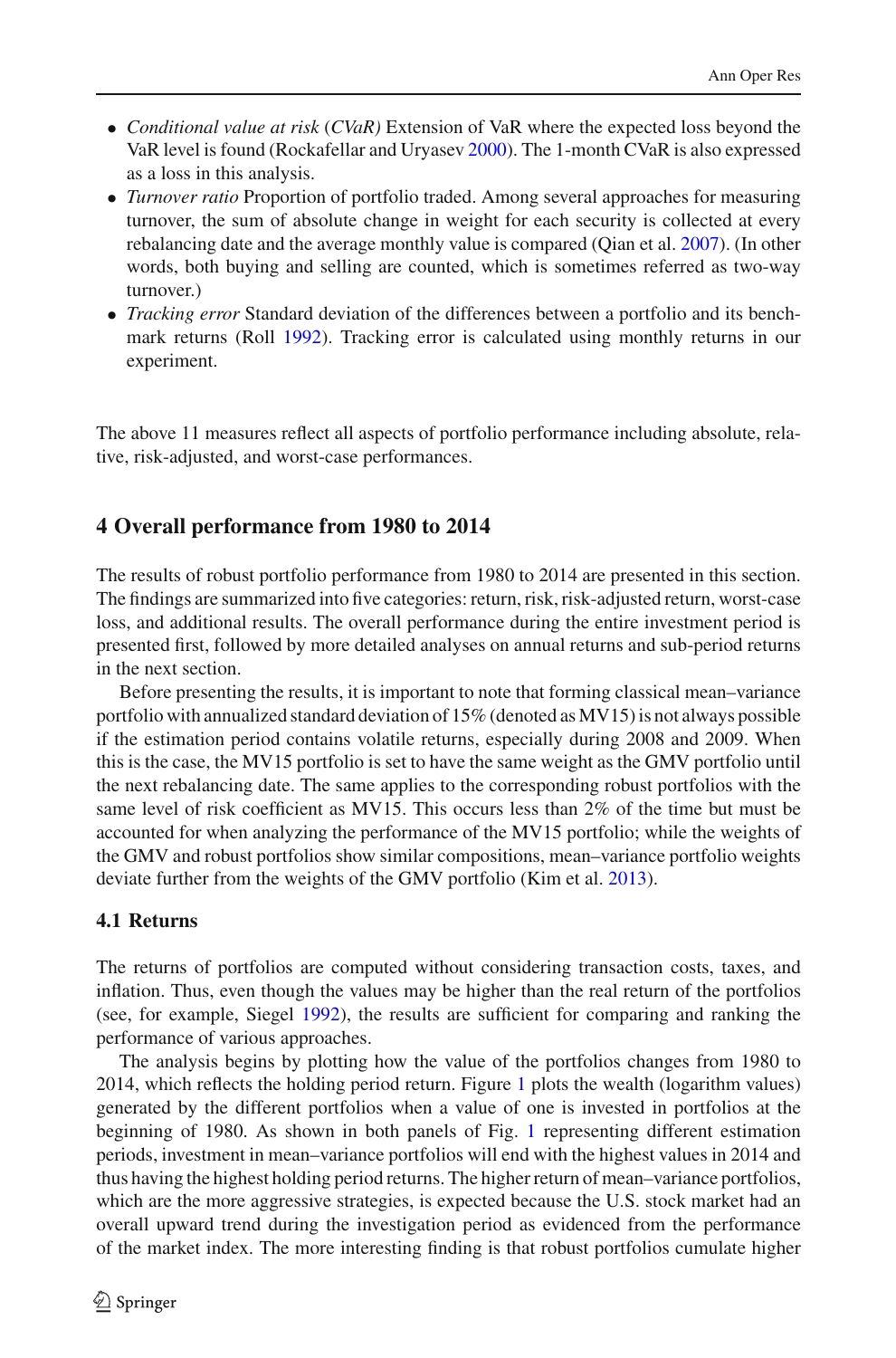#### **A** 12-month estimation period



1980 1982 1984 1986 1988 1990 1992 1994 1996 1998 2000 2002 2004 2006 2008 2010 2012 2014



**B** 24-month estimation period

<span id="page-8-0"></span>Fig. 1 Total value of portfolios from 1980 to 2014 (logarithm of wealth)

values than the conservative benchmark portfolios. While Fig. [1](#page-8-0) only plots a few portfolios, all robust portfolios see higher growth than the conservative benchmarks.

The high long-term return of robust portfolios is confirmed when measuring annual return and alpha. As shown in the first row of Tables [2](#page-9-0) and [3,](#page-10-0) while mean–variance portfolios have the highest annual return, robust portfolios are more attractive than the other three benchmarks regardless of the estimation period selected. A similar pattern is exhibited for the alpha computed from monthly returns. The alpha of investing in the index is zero because the return of that index is considered as the return of the overall market when calculating the value of alpha. Regression analysis, which was used for computing alpha, showed statistical significance at the 1% level in all cases except for MV25 with a 12-month estimation period, which was significant at the 5% level. These show that higher returns can be expected from robust portfolios in most cases than more common conservative approaches for long-term investments.

#### <span id="page-8-1"></span>**4.2 Risk**

Tables [2](#page-9-0) and [3](#page-10-0) also include the volatility of portfolios calculated as the standard deviation of monthly returns. It is clear that mean–variance portfolios contain higher risk due to the allocation to more volatile assets in order to attain higher expected return. While GMV portfolios have the lowest volatility, there is not enough evidence to conclude that the index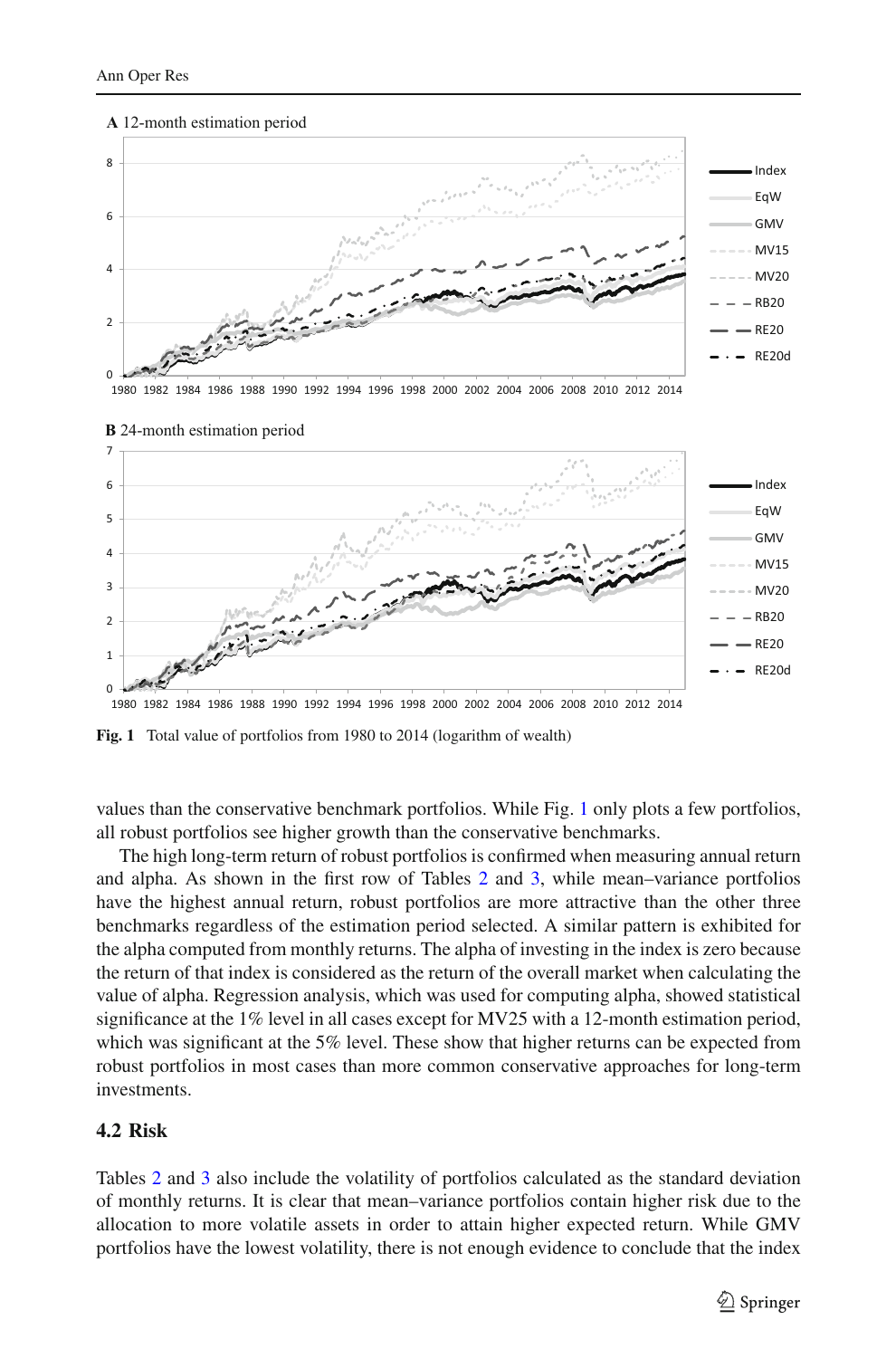<span id="page-9-0"></span>Table 2 Overall performance of portfolios with 12-month estimation periods during 1980-2014 **Table 2** Overall performance of portfolios with 12-month estimation periods during 1980–2014

|                   |          | Index $EqW$ GMV MV15       |                |           | <b>MV20</b> | <b>MV25</b> | RB <sub>15</sub> | <b>RB20</b> | RB25     | RE15                                                                    | <b>RE20</b> | <b>RE25</b> | REf15  | REf20        | REf25    | RE15d RE20d |          | RE25d    |
|-------------------|----------|----------------------------|----------------|-----------|-------------|-------------|------------------|-------------|----------|-------------------------------------------------------------------------|-------------|-------------|--------|--------------|----------|-------------|----------|----------|
| Annual<br>return  |          | $11.8\%$ $12.7\%$ $10.6\%$ |                | 25.7%     | 27.9%       |             |                  |             |          | 29.3% 13.2% 13.8% 14.1% 16.2% 16.2% 16.6% 14.5% 14.4% 14.7% 13.5% 13.7% |             |             |        |              |          |             |          | 13.9%    |
| Alpha             |          | $0.08\%$                   | $0.28\%$       | $1.60\%$  | 2.03%       | 2.48%       | 0.36%            | 0.39%       | 0.40%    | 0.74%                                                                   | 0.77%       | $0.82\%$    | 0.49%  | $0.48\%$     | $0.50\%$ | 0.33%       | $0.32\%$ | $0.31\%$ |
| Volatility        | $4.5\%$  |                            | 3.3%           | 7.6%      | $10.4\%$    | 13.1%       | $3.8\%$          | $3.9\%$     | $4.1\%$  | 4.2%                                                                    | $4.6\%$     | $4.9\%$     | 3.8%   | $4.1\%$      | $4.2\%$  | 3.7%        | 3.7%     | 3.8%     |
| Sharpe ratio      | 0.433    | $4.7%$<br>0.467            | .493           | 0.765     | 0.618       | 0.518       | 0.615            | 0.643       | 0.641    | 0.764                                                                   | 0.693       | 0.671       | 0.714  | 0.663        | 0.654    | 0.659       | 0.668    | 0.669    |
| Sortino ratio     | 0.39     | 0.40                       | $\frac{46}{5}$ | 0.54      | 0.45        | 0.42        | 0.46             | 0.48        | 0.48     | 0.56                                                                    | 0.49        | 0.47        | 0.53   | 0.48         | 0.48     | 0.50        | 0.51     | 0.51     |
| Max draw-<br>down | $50.4\%$ | $52.8\%$                   | 37.9%          | 41.4%     | 61.7%       | 76.3%       | 43.1%            | 39.6%       | 38.6%    | 38.3%                                                                   | 49.4%       | 52.5%       | 39.8%  | 47.8%        | 49.3%    | $38.8\%$    | 35.3%    | 35.0%    |
| VaR at 95% 7.0%   |          | $6.4\%$                    | $4.5\%$        | $11.3\%$  | 15.3%       | 19.2%       | 5.1%             | 5.4%        | 5.4%     | 6.2%                                                                    | $6.8\%$     | 7.2%        | 5.2%   | 5.5%         | 5.5%     | 4.7%        | $4.8\%$  | 4.8%     |
| CVaR at 95% 10.1% |          | $10.6\%$                   | 7.2%           | 15.1%     | 21.4%       | 27.1%       | 8.7%             | $8.6\%$     | 8.8%     | $9.0\%$                                                                 | $10.4\%$    | $11.1\%$    | 8.6%   | 9.5%         | $9.9\%$  | 8.3%        | 8.3%     | 8.4%     |
| <b>Turnover</b>   |          |                            | 3.2% $111.4\%$ | 456.8%    | 643.1%      | 831.1%      | 45.7%            | 46.7%       | $51.0\%$ | 195.4%                                                                  | 219.8%      | 238.2%      | 122.5% | 126.1%       | 130.1%   | 34.8%       | 29.2%    | $28.1\%$ |
| Tracking error-   |          | $1.4\%$                    |                | 4.1% 7.9% | $10.7\%$    | 13.4%       | 3.4%             | 3.3%        | 3.3%     | $4.8\%$                                                                 | $5.3\%$     | 5.6%        | 3.7%   | $3.9\%$ 4.0% |          | 2.8%        | 2.5%     | 2.3%     |
|                   |          |                            |                |           |             |             |                  |             |          |                                                                         |             |             |        |              |          |             |          |          |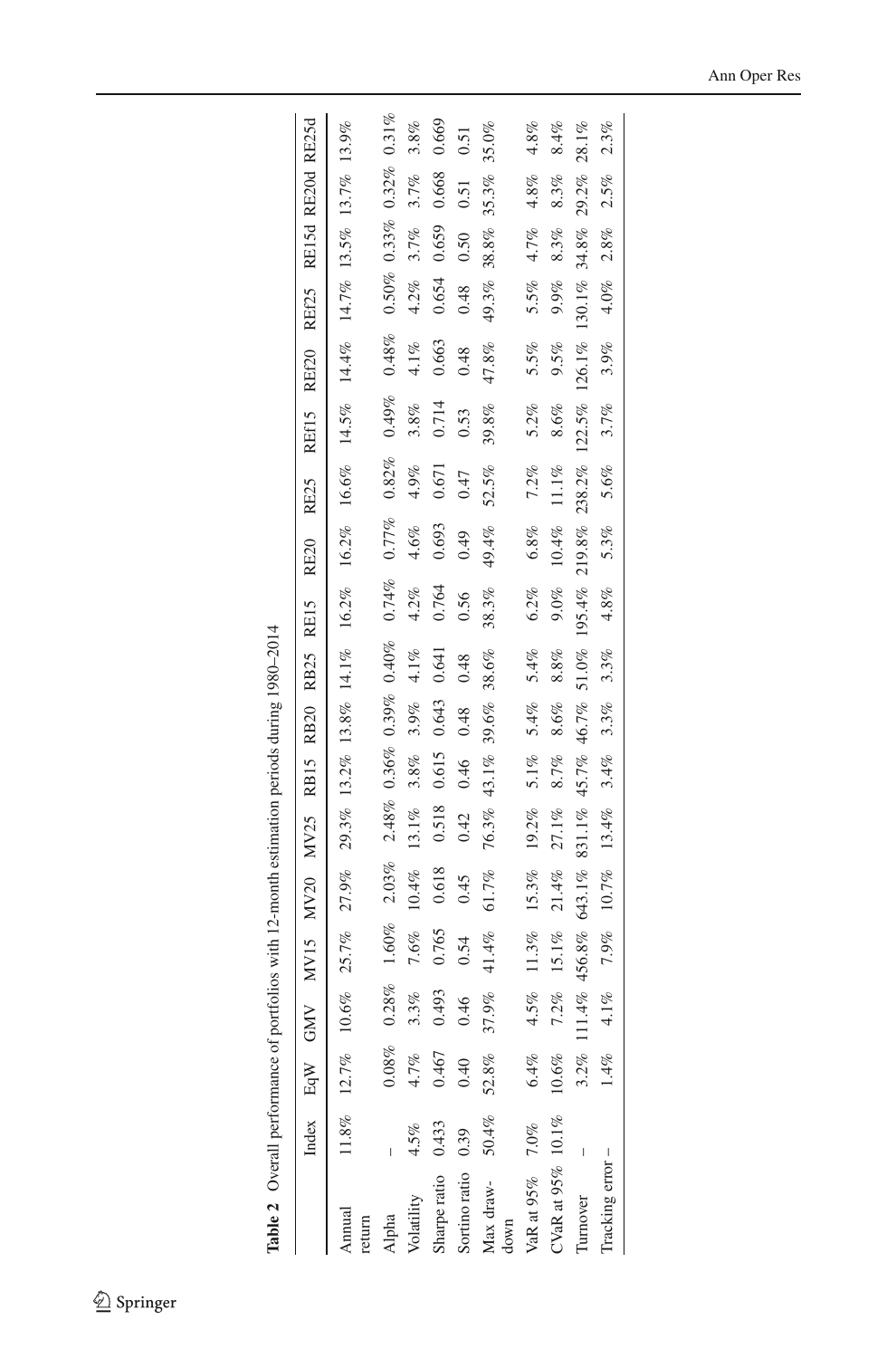<span id="page-10-0"></span>

| Table 3 Overall performance of portfolios with 24-month estimation periods during 1980-2014 |       |          |                         |              |                              |          |         |                      |                     |         |                                           |          |             |         |                         |         |       |         |
|---------------------------------------------------------------------------------------------|-------|----------|-------------------------|--------------|------------------------------|----------|---------|----------------------|---------------------|---------|-------------------------------------------|----------|-------------|---------|-------------------------|---------|-------|---------|
|                                                                                             |       |          |                         |              | Index EqW GMV MV15 MV20 MV25 |          |         |                      | RB15 RB20 RB25 RE15 |         | <b>RE20</b>                               | RE25     | REf15 REf20 |         | REf25 RE15d RE20d RE25d |         |       |         |
| Annual<br>return                                                                            |       |          | 11.8% 12.7% 10.7% 21.2% |              | 22.7%                        |          |         |                      |                     |         | 23.1% 14.2% 14.4% 14.7% 14.3% 14.4% 14.6% |          | 12.6%       | 12.2%   | 11.9% 12.9% 13.1% 13.2% |         |       |         |
| Alpha                                                                                       |       | $0.08\%$ | 0.29%                   | 1.23%        | 1.57%                        | $1.91\%$ |         | $0.42\%$ 0.42% 0.42% |                     | 0.59%   | 0.62%                                     | 0.64%    | 0.32%       | 0.26%   | 0.22%                   | 0.27%   | 0.25% | 0.23%   |
| Volatility                                                                                  | 4.5%  | 4.7%     | 3.3%                    | 7.2%         | 9.8%                         | 12.3%    | 3.9%    | $4.1\%$              | 4.2%                | 4.2%    | 4.5%                                      | $4.8\%$  | 3.9%        | $4.1\%$ | $4.2\%$                 | 3.7%    | 3.9%  | $4.0\%$ |
| Sharpe ratio                                                                                | 0.433 | 0.467    | 0.500                   | 0.636        | 0.507                        | 0.412    | 0.679   | 0.661                | 0.653               | 0.636   | 0.595                                     | 0.573    | 0.570       | 0.513   | 0.474                   | 0.606   | 0.600 | 0.595   |
| Sortino ratio                                                                               | 0.39  | 0.40     | 47                      | 0.47         | 0.39                         | 0.36     | 0.51    | 0.49                 | 0.49                | 0.49    | 0.46                                      | 0.44     | 0.46        | 0.42    | 0.39                    | 0.48    | 0.48  | 0.47    |
| Max draw-<br>down                                                                           | 50.4% | $52.8\%$ | 36.0%                   | 49.2%        | 68.6%                        | 82.4%    | 38.5%   | 37.3%                | 36.3%               | 44.6%   | 49.7%                                     | 52.0%    | 48.2%       | 51.8%   | 53.7%                   | 37.7%   | 37.8% | 39.0%   |
| VaR at 95% 7.0%                                                                             |       | $6.4\%$  | 4.5%                    | $10.7\%$     | 14.6%                        | 18.9%    | $4.9\%$ | $5.2\%$              | $5.1\%$             | 5.8%    | 6.4%                                      | $6.8\%$  | $5.1\%$     | 5.6%    | 5.7%                    | 4.7%    | 4.7%  | 4.7%    |
| CVaR at 95% 10.1%                                                                           |       | $10.6\%$ | 7.2%                    | 15.6%        | 21.6%                        | 27.4%    | 8.2%    | 8.6%                 | 8.9%                | $9.1\%$ | $10.1\%$                                  | $10.8\%$ | 8.9%        | 9.6%    | $10.1\%$                | 8.4%    | 8.6%  | 8.8%    |
| Turnover                                                                                    |       | 3.2%     | 57.6%                   | 263.2%       | 383.2%                       | 504.8%   | 27.0%   | $30.1\%$             | 33.2%               | 112.0%  | 127.7% 139.6%                             |          | 66.6%       | 68.2%   | 69.9%                   | 21.2%   | 19.5% | 18.7%   |
| Tracking error-                                                                             |       | $1.4\%$  |                         | $4.1\%$ 7.4% | $10.0\%$                     | $12.5\%$ | 3.4%    | $3.3\%$              | 3.3%                | $4.8\%$ | 5.1%                                      | 5.3%     | 3.5%        | 3.4%    | 3.4%                    | $2.6\%$ | 2.3%  | 2.2%    |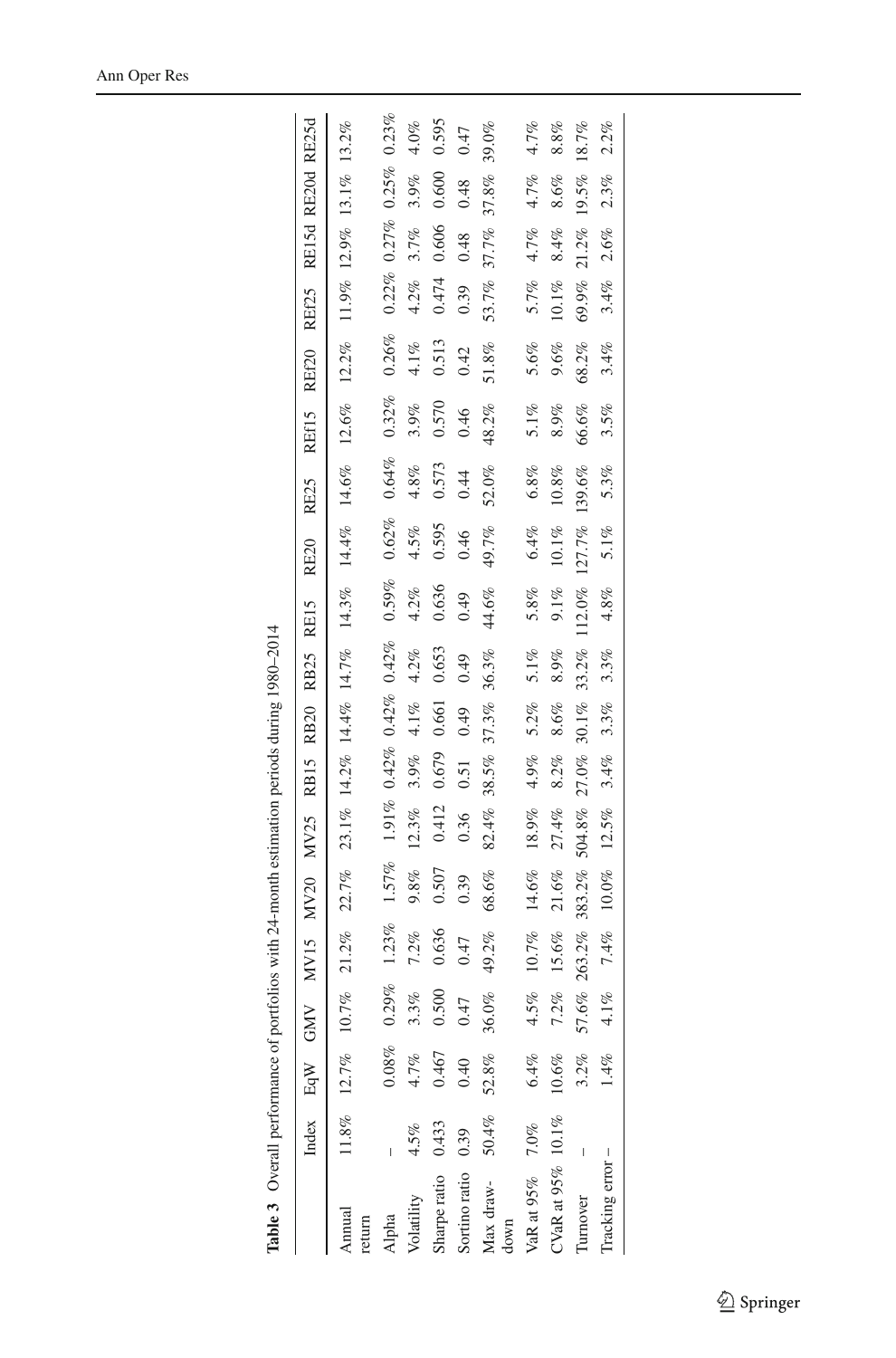and the equally-weighted portfolio have lower risk than robust portfolios. In Table [2,](#page-9-0) robust portfolios show monthly volatility below 5% with half of them being less than 4%. Similar outcome is shown in Table [3.](#page-10-0) Hence, although robust portfolios have higher returns than other conservative approaches as stressed in Sect. [4.1,](#page-7-1) robust portfolios have comparable levels of volatility to the conservative portfolios during the 35-year period starting 1980. The analysis reveals that robust portfolios do not sacrifice having low risk even though robust portfolio optimization incorporates expected asset returns in contrast to strategies that invest in the overall index, the portfolio with equal weights invested in each asset, or the portfolio with minimum variance.

# **4.3 Risk-adjusted return**

Higher portfolio return comes at a cost; an investment with high expected return usually also has higher risk. Therefore, while it is necessary to examine the risk and return of a portfolio separately, it is also extremely valuable to look at risk and return together such as expressing the amount of portfolio return received per each unit of risk taken.

Table [2](#page-9-0) reports the Sharpe ratio of various portfolios and the results can be viewed as an aggregate of the observations reported in Sects. [4.1](#page-7-1) and [4.2.](#page-8-1) The higher Sharpe ratio of robust portfolios compared to the three conservative benchmarks is anticipated because robust portfolios have similar levels of risk but higher return. But robust portfolios also show comparable Sharpe ratios to mean–variance portfolios because robust portfolios tend to gain relatively high returns while only taking relatively low risk. In short, robust portfolios are arguably the most efficient portfolios; robust portfolios efficiently allocate risk in order to increase portfolio return. This observation is also found in portfolios with 24-month estimation periods as shown in Table [3.](#page-10-0)

The efficiency of robust portfolios is also noticed when examining the Sortino ratio with the MAR set to zero, where only negative returns are counted towards the risk of a portfolio. The Sortino ratios for monthly returns presented in Tables [2](#page-9-0) and [3](#page-10-0) show that robust portfolio optimization on average is better than mean–variance or conservative approaches for obtaining a high ratio. Especially in Table [2,](#page-9-0) all robust portfolios show Sortino ratios above 0.46, which exceeds that of the other portfolios on average.

### **4.4 Worst-case loss**

In addition to the volatility of portfolio returns, the worst-case loss of a portfolio is essential for evaluating portfolio performance. A volatile period may temporarily hurt the performance of a portfolio, but a worst-case event may cause a permanent damage to a portfolio. In fact, the aim of robust portfolio optimization is to reduce the loss during extreme situations and it is especially important when investing long-term because it is likely to experience a market crash.

The GMV portfolio has low maximum drawdown, which is expected since it targets a portfolio with the lowest variance. From Table [2,](#page-9-0) while other methods are exposed to a maximum drawdown above 50%, only GMV and robust portfolios are safe from a large drawdown. Similar observations are shown in Table [3.](#page-10-0) In addition, VaR and CVaR at 95% from Tables [2](#page-9-0) and [3](#page-10-0) further demonstrate the strength of robust portfolios in controlling worst-case loss; in all cases, robust portfolios have lower VaR and CVaR than mean–variance portfolios and comparable levels with the conservative benchmarks. Although robust portfolios are not necessarily better than the GMV portfolio, we will further discuss the left-tail returns in Sect. [5.](#page-12-0)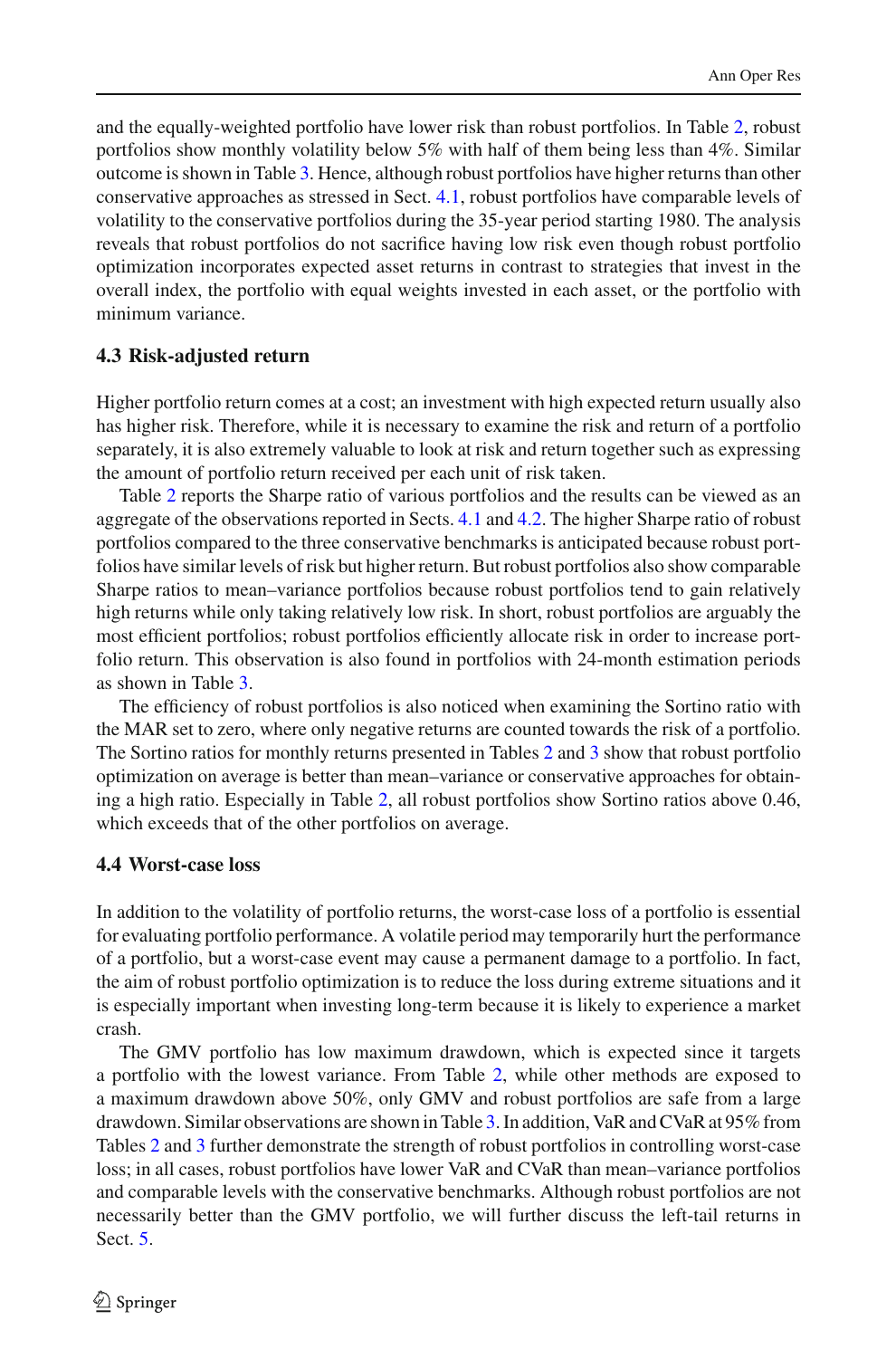#### **4.5 Additional results**

In addition to the measures discussed so far in this section that compute either the return or the risk of a portfolio, additional measures quantify the performance of portfolios. One example is turnover because high turnover leads to high transaction costs when managing a portfolio. The three conservative benchmark portfolios have low turnover because changes in expected asset return do not influence portfolio rebalancing as much. The average monthly total turnover of portfolios are also recorded in Tables [2](#page-9-0) and [3](#page-10-0) and robust portfolios certainly display much lower turnover than mean–variance portfolios and sometimes even lower turnover than the GMV portfolio. These results support that robust portfolios will have a further advantage in terms of performance due to low transaction costs.

Since relative performance is essential in managing a portfolio, tracking error is another way for measuring risk. Portfolio performance relative to the overall market or a certain benchmark is a standard practice and tracking error quantifies how closely a portfolio follows market movements. Tracking errors contained in Tables [2](#page-9-0) and [3](#page-10-0) again illustrate the advantage of robust portfolios. Tracking error of robust portfolios are much lower than mean–variance portfolios and comparable to the GMV portfolio meaning robust portfolios deviate less from the market index than the conventional approach.

Finally, it is interesting to compare the three versions of robust portfolios that use ellipsoidal uncertainty sets. Among the three formulations, the portfolio denoted as RE (i.e., RE15, RE20, and RE25) seem to be the most aggressive ones with the highest return, and the portfolios denoted as REd (i.e., RE15d, RE20d, and RE25d) tend to be the more robust ones with smaller volatility, worst-case loss, turnover ratio, and tracking error. Since the main objective of robust portfolio optimization is increasing robustness, REd portfolios with the diagonal assumption among the ellipsoidal models are selected for further analyses in the following section.

#### <span id="page-12-0"></span>**5 Detailed performance from 1980 to 2014**

The analyses on the performance of robust portfolios from 1980 to 2014 are continued by investigating shorter investment periods. Sub-period performance of portfolios is studied by dividing the 35-year investment horizon into seven 5-year periods. Afterwards, statistical significance of some of the findings is analyzed using annual returns. For the experiments here, we focus on the 12-month estimation period and the robust portfolios denoted as RB and REd since these were the most robust ones from Sect. [4.](#page-7-0)

#### <span id="page-12-1"></span>**5.1 Sub-period performance**

While the results in Sect. [4](#page-7-0) provide a good picture of overall performance from 1980 to 2014, observing sub-periods allows us to confirm if the advantage of robust portfolios is consistently observed in shorter periods. Furthermore, shorter investment periods that include bear markets give a detailed view of portfolio performance during volatile times.

Performances during each 5-year period from 1980 to 2014 are presented in Tables [4](#page-14-0) and [5.](#page-15-0) The bold values represent cases when the corresponding robust portfolio has better performance (e.g., higher return, lower volatility, or lower worst-case loss) than at least two out of the three conservative benchmark portfolios. The performances of MV15, RB15, and RE15d in 2005–2009 are not included in Tables [4](#page-14-0) and [5](#page-15-0) because it is impossible to form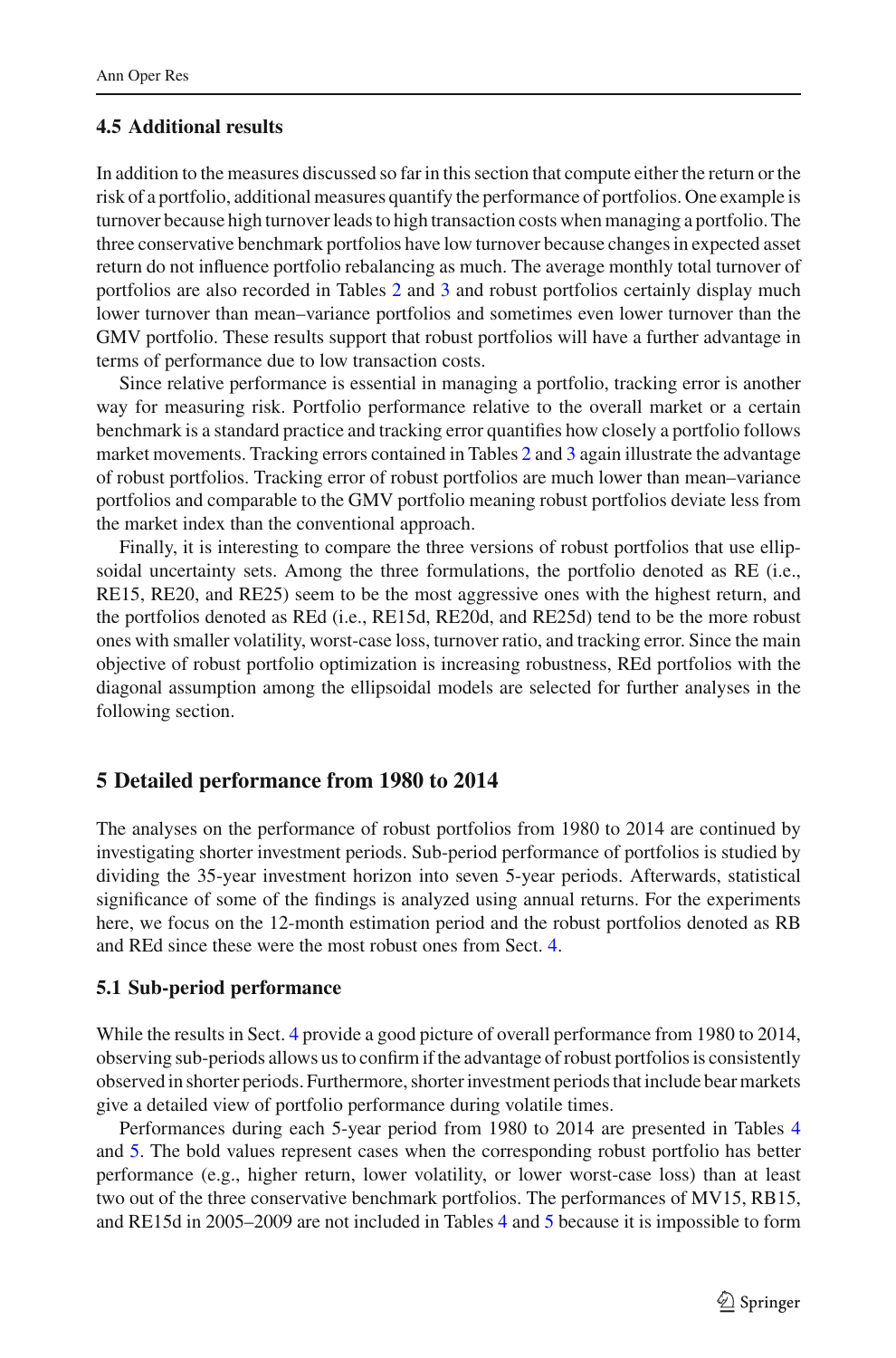portfolios with an annualized standard deviation of 15% at several rebalancing periods during 2008 and 2009 due to high volatility in asset returns.

In Table [4,](#page-14-0) the aggressiveness of mean–variance portfolios is consistently shown through high return and high volatility. Robust portfolios, in contrast, have performances that are no worse than the conservative benchmark portfolios; the bold values clearly demonstrate the attractiveness of robust portfolios. In particular, all robust portfolios have higher return than the GMV portfolio in all sub-periods except for 1980–1984, and all robust portfolios have lower volatility than both the index and equally-weighted portfolio in all sub-periods except for 1985–1989. In 2000–2004, which includes the collapse of the dotcom bubble, robust portfolios are clearly the best choice in terms of both return and risk. Also, even though mean–variance portfolios have a high return in 2005–2009 due to the market performance prior to 2008, results in 2008–2009 at the bottom of Table [4](#page-14-0) show smaller losses for robust portfolios compared to mean–variance portfolios and also display the lowest volatility for robust optimization approaches.

Table [5](#page-15-0) summarizes the performance of portfolios as in Table [4](#page-14-0) but concentrates on the worst-case losses. In almost all sub-periods, robust portfolios dominate the performance of the index, equally-weighted, and mean–variance portfolios. Especially since 2000, robust portfolios outperform all other approaches except for GMV portfolios, and robust portfolios are even better than the GMV portfolio during 2008-2009 as shown at the bottom of Table [5.](#page-15-0)

Combining both results from Tables [4](#page-14-0) and [5](#page-15-0) leads to robust portfolios being the optimal choice when considering return, risk, and worst loss. While robust portfolios are sometimes not as effective as GMV portfolios at reducing left-tail events, they compromise by achieving higher returns than GMV portfolios. Thus, as long as expected asset return is considered for portfolio selection, portfolios constructed from robust portfolio optimization seem to be the best at achieving returns while also controlling the losses.

#### <span id="page-13-0"></span>**5.2 Comparison of yearly performance**

As our final analysis, *t*-tests are performed on yearly performance values to find statistical significance on the dominance of robust portfolios. We focus on the three measures for lefttail returns investigated in Sect. [5.1](#page-12-1) because the primary advantage of robust portfolios should be avoiding large unexpected losses.

Tables [6,](#page-16-0) [7,](#page-16-1) and [8](#page-16-2) present comparisons for maximum drawdown, VaR at 95%, and CVaR at 95%, respectively. Each value represents the mean difference between the benchmark portfolio (specified by the row) and the robust portfolio (specified by the column). Hence, 2.31% that appears at the upper-left of Table [6](#page-16-0) is the mean difference between the yearly maximum drawdowns of the index and RB15, and the positive value reflects that RB15 has lower maximum drawdown on average compared to the index. Statistical significance on the outperformance of robust portfolios is also shown in the table. For mean–variance and robust portfolios, comparisons are only made for portfolios with the same levels of risk appetite coefficient.

It is very clear from Tables [6,](#page-16-0) [7,](#page-16-1) and [8](#page-16-2) that robust portfolios have lower worst-case losses than all other portfolios except the GMV portfolio, and most of the results are statistically significant at 1 or 5% level. These observations add support to the sub-period findings in Sect. [5.2.](#page-13-0)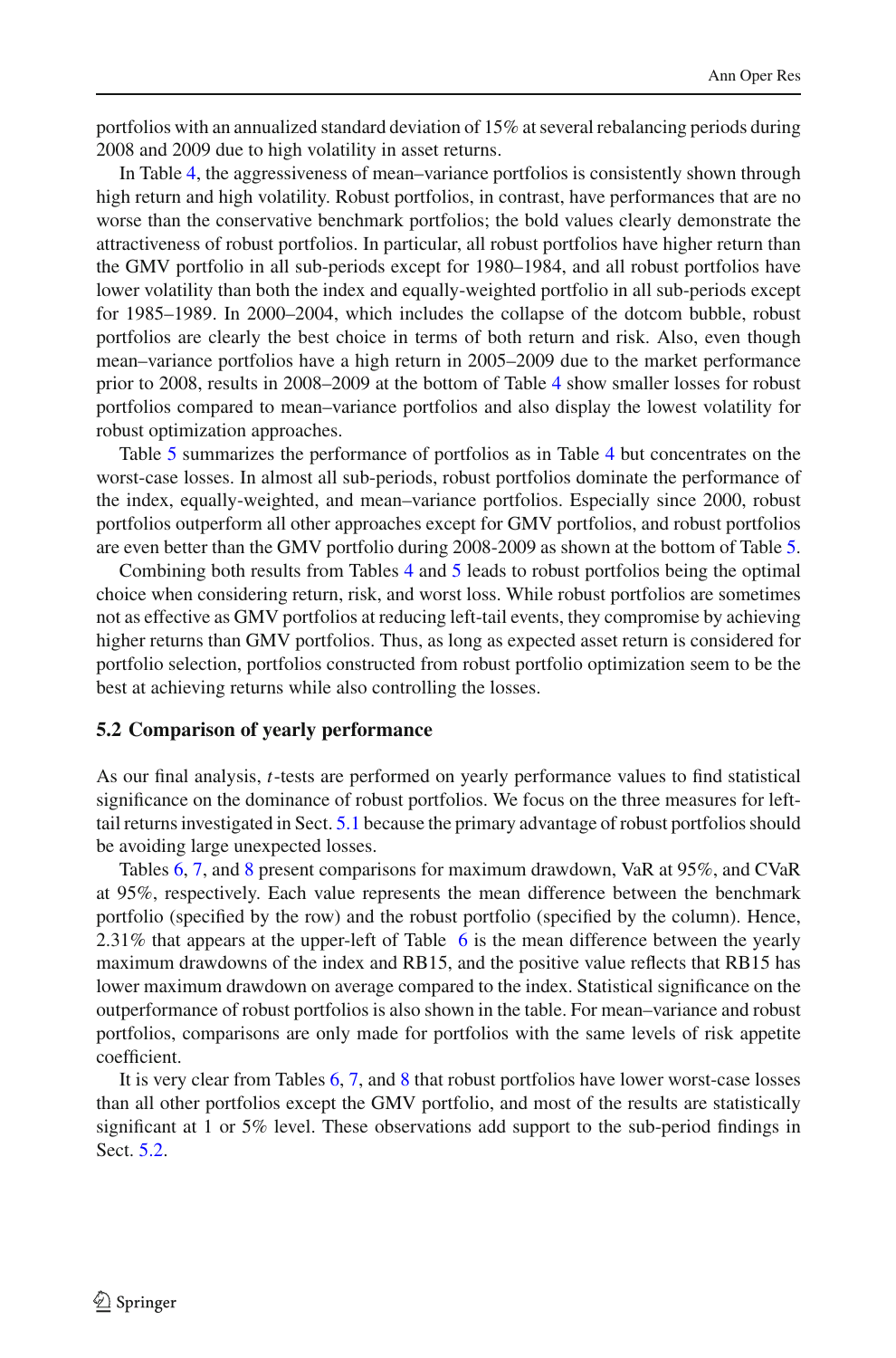|               | $(\%)$<br>Index (                                                                                                                                                                                                    | EqW $(\%)$    | GMV $(\%)$                                                           | MV15                                                                                                                                            | MV20 (%) MV25 (%)                         |                                           | RB15 (%)                                                              | RB20(%)                                                                                                      | RB25 (%)                                                            | RE15d (%)                                                                                                | RE20d (%)                                                                       | RE25d (%)                                                           |
|---------------|----------------------------------------------------------------------------------------------------------------------------------------------------------------------------------------------------------------------|---------------|----------------------------------------------------------------------|-------------------------------------------------------------------------------------------------------------------------------------------------|-------------------------------------------|-------------------------------------------|-----------------------------------------------------------------------|--------------------------------------------------------------------------------------------------------------|---------------------------------------------------------------------|----------------------------------------------------------------------------------------------------------|---------------------------------------------------------------------------------|---------------------------------------------------------------------|
|               | 99                                                                                                                                                                                                                   | 109           | $\overline{201}$                                                     | 302                                                                                                                                             | 308                                       | 292                                       | $\overline{5}$                                                        | 150                                                                                                          | 145                                                                 | 166                                                                                                      | 162                                                                             | 159                                                                 |
|               | 14.7                                                                                                                                                                                                                 |               |                                                                      | $\overline{32.1}$                                                                                                                               |                                           |                                           |                                                                       |                                                                                                              | 0.6                                                                 |                                                                                                          |                                                                                 | 20.9                                                                |
| Volatility    | 4.6                                                                                                                                                                                                                  |               |                                                                      | $\rm 8.0$                                                                                                                                       | 10.9                                      |                                           |                                                                       |                                                                                                              |                                                                     |                                                                                                          |                                                                                 | $\frac{1}{4}$                                                       |
|               | 138                                                                                                                                                                                                                  |               |                                                                      | 303                                                                                                                                             |                                           | 367                                       |                                                                       |                                                                                                              |                                                                     |                                                                                                          |                                                                                 |                                                                     |
| Annual return | 18.9                                                                                                                                                                                                                 | 18.4          |                                                                      | 32.2                                                                                                                                            | 35.2                                      | 36.1                                      |                                                                       |                                                                                                              |                                                                     |                                                                                                          |                                                                                 | $145$<br>$19.6$                                                     |
| Volatility    | $\overline{51}$                                                                                                                                                                                                      | 5.5           |                                                                      | 10.3                                                                                                                                            | 13.6                                      | 16.8                                      | 5.4                                                                   |                                                                                                              |                                                                     |                                                                                                          |                                                                                 |                                                                     |
|               | 54                                                                                                                                                                                                                   | $\mathcal{L}$ |                                                                      | 474                                                                                                                                             | 809                                       | 1263                                      | 57                                                                    |                                                                                                              |                                                                     | 58                                                                                                       |                                                                                 | 5.4                                                                 |
| Annual return | 9.0                                                                                                                                                                                                                  |               |                                                                      | 41.8                                                                                                                                            |                                           |                                           |                                                                       |                                                                                                              |                                                                     |                                                                                                          |                                                                                 | 10.3                                                                |
| Volatility    |                                                                                                                                                                                                                      | 4.0           |                                                                      | 8.4                                                                                                                                             | $\Xi$                                     |                                           |                                                                       |                                                                                                              |                                                                     |                                                                                                          |                                                                                 | 3.4                                                                 |
|               | 239                                                                                                                                                                                                                  | 134           |                                                                      | 313                                                                                                                                             |                                           |                                           |                                                                       |                                                                                                              |                                                                     |                                                                                                          |                                                                                 |                                                                     |
| Annual return | 27.6                                                                                                                                                                                                                 | 18.6          |                                                                      |                                                                                                                                                 |                                           | 49.1                                      |                                                                       |                                                                                                              |                                                                     | 15.9                                                                                                     | 17.0                                                                            | 17.7                                                                |
| Volatility    | 4.2                                                                                                                                                                                                                  | 4.2           |                                                                      | $6.8\,$                                                                                                                                         | 6.6                                       | 12.0                                      |                                                                       |                                                                                                              |                                                                     |                                                                                                          |                                                                                 |                                                                     |
|               | $\overline{0}$                                                                                                                                                                                                       |               |                                                                      |                                                                                                                                                 | $\overline{6}$                            |                                           |                                                                       |                                                                                                              |                                                                     |                                                                                                          |                                                                                 |                                                                     |
| Annual return |                                                                                                                                                                                                                      |               |                                                                      |                                                                                                                                                 | 3.0                                       |                                           |                                                                       |                                                                                                              |                                                                     |                                                                                                          |                                                                                 |                                                                     |
| Volatility    | 4.9                                                                                                                                                                                                                  |               |                                                                      |                                                                                                                                                 | $8.6\,$                                   | 10.9                                      | 3.3                                                                   |                                                                                                              |                                                                     |                                                                                                          |                                                                                 | 3. 2 3 3 5 4 5 5 6                                                  |
|               | 5                                                                                                                                                                                                                    |               |                                                                      | $\overline{1}$                                                                                                                                  | 95                                        | $66$                                      | $\overline{1}$                                                        |                                                                                                              |                                                                     | $\overline{1}$                                                                                           |                                                                                 |                                                                     |
| Annual return |                                                                                                                                                                                                                      |               |                                                                      |                                                                                                                                                 | 14.2                                      |                                           |                                                                       |                                                                                                              |                                                                     |                                                                                                          |                                                                                 |                                                                     |
| Volatility    |                                                                                                                                                                                                                      | 5.7           |                                                                      | $\overline{1}$                                                                                                                                  | 10.0                                      |                                           |                                                                       |                                                                                                              |                                                                     | $\overline{1}$                                                                                           |                                                                                 |                                                                     |
|               | 107                                                                                                                                                                                                                  |               |                                                                      | 147                                                                                                                                             |                                           | 159                                       | 129                                                                   |                                                                                                              |                                                                     | 125                                                                                                      |                                                                                 |                                                                     |
| Annual return | 15.7                                                                                                                                                                                                                 | 15.7          |                                                                      |                                                                                                                                                 | 20.7                                      | 20.9                                      |                                                                       |                                                                                                              | 20.9                                                                | 17.6                                                                                                     |                                                                                 | 17.7                                                                |
| Volatility    | 3.9                                                                                                                                                                                                                  | 4.4           | 2.8                                                                  |                                                                                                                                                 | 8.2                                       | 10.1                                      | 3.1                                                                   | 3.2                                                                                                          | 3.3                                                                 |                                                                                                          | 2.9                                                                             | 3.0                                                                 |
|               | $-19$                                                                                                                                                                                                                | $-15$         |                                                                      |                                                                                                                                                 | $-43$                                     | $-62$                                     | $\overline{\phantom{0}}$                                              |                                                                                                              | $-20$                                                               |                                                                                                          |                                                                                 | $-17$<br>$-3.7$<br>4.7                                              |
| Annual return | $-4.1$                                                                                                                                                                                                               |               |                                                                      |                                                                                                                                                 | $-10.7$                                   | $-17.5$                                   |                                                                       | $-4.6$                                                                                                       | $-4.3$                                                              |                                                                                                          |                                                                                 |                                                                     |
| Volatility    | 6.9                                                                                                                                                                                                                  | 8.4           | 5.7                                                                  |                                                                                                                                                 | 12.0                                      | 16.0                                      | $\overline{\phantom{a}}$                                              | 5.3                                                                                                          | 5.3                                                                 |                                                                                                          |                                                                                 |                                                                     |
|               | 1990-1994 Period return<br>1985-1989 Period return<br>1995-1999 Period return<br>2000-2004 Period return<br>2005-2009 Period return<br>2010-2014 Period return<br>2008-2009 Period return<br>1980-1984 Period return | Annual return | $-3.3$<br>15.9<br>132<br>5.0<br>108<br>9.0<br>4.3<br>55<br>16<br>3.1 | $-17$<br>$-3.6$<br>24.7<br>3.0<br>13.7<br>15.7<br>$3.355$ $3.55$ $3.5$ $3.5$ $3.5$ $3.5$ $3.5$ $3.5$<br>$\frac{1}{4}$ 32 $\frac{8}{5}$ 32<br>56 | 32.8<br>19.8<br>$28$<br>5.1<br>6.2<br>6.1 | 55.5<br>32.5<br>41.5<br>156<br>352<br>467 | $68.6$<br>13.8<br>$10.7$<br>13.2<br>31.4<br>13.8<br>638<br>$1 \t 0.2$ | $\frac{11}{3.5}$ $\frac{8}{4.6}$<br>$\frac{17.2}{3.6}$ 85.13.1<br>$9.5$<br>$3.0$<br>$122$<br>$\overline{18}$ | 19.9<br>$-21$<br>98<br>14.6<br>$\overline{a}$ $\overline{a}$<br>5.5 | $26.38$ $3.58$ $4.38$<br>$4.3$<br>92<br>13.9<br>$\frac{1}{2}$ $\frac{3}{2}$ $\frac{1}{2}$<br>$5.6$<br>62 | 21.6<br>$3.36$<br>$136$<br>9.6<br>3.2<br>109<br>5.3<br>$3.3$ $8.3$ $3.1$<br>2.8 | $-3.9$<br>$-18$<br>17.6<br>111233600330<br>3 8 9 3 2 2 3 3 5<br>4.7 |

<span id="page-14-0"></span>Table 4 Sub-period returns and volatility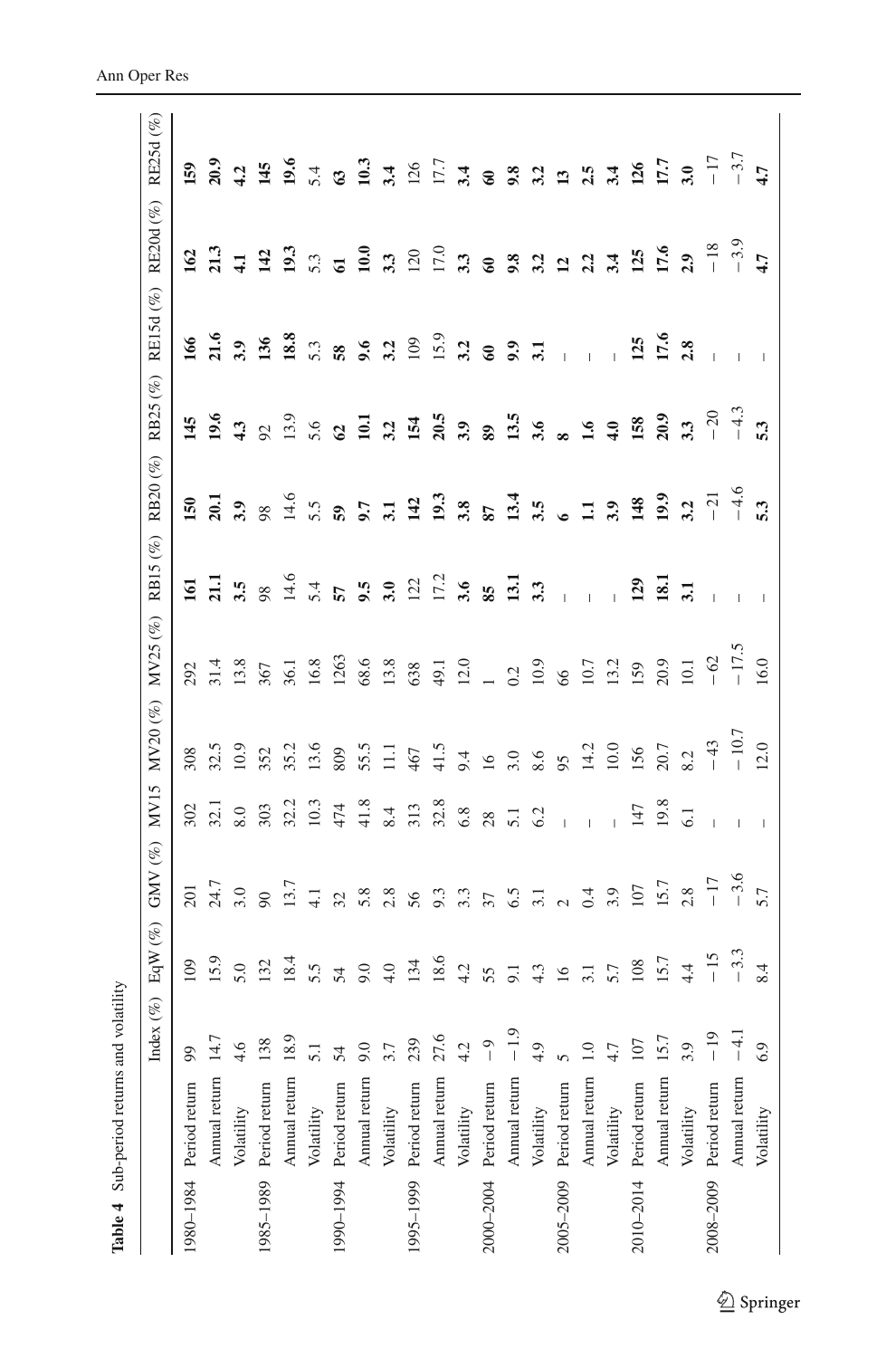<span id="page-15-0"></span>Table 5 Sub-period worst-case performance **Table 5** Sub-period worst-case performance

|                             | $(\%)$<br>Index  | EqW $(\%)$              |                                      | GMV (%) MV15 (%) MV20 (%) MV25 (%) |      |      | RB15(%)                     |                  |                | RB20 (%) RB25 (%) RE15d (%) RE20d (%) |                  | RE25d (%)         |
|-----------------------------|------------------|-------------------------|--------------------------------------|------------------------------------|------|------|-----------------------------|------------------|----------------|---------------------------------------|------------------|-------------------|
| 1980-1984 Max drawdown 16.6 |                  | 18.6                    |                                      | 23.4                               | 38.5 | 50.8 | 12.6                        | 15.4             | 17.7           | 14.0                                  | 14.7             | 15.2              |
| VaR at 95                   | 5.5              |                         | $8.9$<br>$2.9$                       | 8.7                                | 13.8 | 18.8 |                             | $\frac{4}{4}$    |                | $\ddot{16}$                           | 4.8              | $\ddot{a}$        |
| CVaR at 95                  | 7.8              | $5.\overline{3}$<br>7.8 | 4.3                                  | 15.0                               | 20.0 | 25.0 | $\frac{3}{7}$ $\frac{3}{7}$ | 8.2              | $4\frac{1}{9}$ | 7.8                                   | $\overline{8.1}$ | 8.4               |
| 1985-1989 Max drawdown 29.9 |                  | 31.5                    | 0.01                                 | 41.4                               | 53.2 | 63.1 | 30.4                        | $31.5$<br>6.5    | 32.3           | 28.8                                  | 29.8             | 30.5              |
| VaR at 95                   | 6.7              | $6.7$                   | 4.2                                  | 17.8                               | 25.0 | 32.0 | $6.\overline{5}$            |                  | 6.4            | 5.5                                   | 5.5              | 5.5               |
| CVaR at 95                  | 12.7             | 13.5                    | 11.0                                 | 25.7                               | 32.9 | 39.9 | 15.4                        | 15.6             | 15.8           | 14.2                                  | 14.4             | 14.5              |
| 1990-1994 Max drawdown      | 17.0             | 21.5                    | 13.6                                 | 20.1                               | 25.1 | 31.5 | 7.0                         | $\mathbf{r}$     | $\mathbf{r}$   | 12.0                                  | 12.5             | 12.7              |
| VaR at 95                   | 5.0              | $6.0\,$                 | 4.3                                  | 12.5                               | 16.2 | 19.8 | 5.2                         | 5.5              | 5.7            | 4.5                                   | $\ddot{a}$       | $\ddot{a}$        |
| CVaR at 95                  | 7.4              | 8.3                     | 5.7                                  | 13.8                               | 17.7 | 21.5 | $\overline{61}$             |                  | 6.3            | $\overline{z}$                        | 7.2              | $\mathbf{r}$      |
| 1995-1999 Max drawdown 17.4 |                  | 21.3                    | 24.5                                 | 16.5                               | 24.2 | 32.5 | 10.9                        | $\frac{13}{2}$   | $\Xi$          | 14.3                                  | 14.8             | 15.1              |
| VaR at 95                   | 4.2              | 4.7                     | $5.\overline{1}$<br>$6.\overline{2}$ | $8.8\,$                            | 12.4 | 15.9 | 5.0                         | 4.9              | 4.8            | 4.6                                   | 4.5              | 4.4               |
| CVaR at 95                  | 8.6              | 9.0                     |                                      | 10.4                               | 14.8 | 19.0 | 5.8                         | 5.9              | 5.9            | 6.5                                   | 6.8              | $\overline{2}$    |
| 2000-2004 Max drawdown 45.1 |                  | 22.5                    | 19.3                                 | 37.0                               | 51.6 | 64.3 | 18.8                        | 18.4             | 18.3           | 21.0                                  | 21.0             | 20.9              |
| VaR at 95                   | 9.3              | 6.9                     | 4.8                                  | 12.1                               | 15.6 | 19.0 | 5.2                         | 5.7              | 6.0            | 4.5                                   | 4.7              | 4.8               |
| CVaR at 95                  | $10.0$           | 9.5                     | $\widetilde{6.5}$                    | 12.7                               | 19.0 | 24.8 | $\overline{5}$              | 7.4              | $\tilde{z}$    | 6.4                                   | 6.5              | 6.6               |
| 2005-2009 Max drawdown 50.4 |                  | 52.8                    | 37.9                                 | $\overline{1}$                     | 61.7 | 76.3 | $\overline{1}$              | 39.6             | 38.6           | $\overline{1}$                        | 35.3             | 35.0              |
| VaR at 95                   | 8.7              | 10.2                    | 5.6                                  |                                    | 17.0 | 21.2 | Ĭ.                          | 7.4              | 6.9            | Ĺ                                     | 6.5              | 6.7               |
| CVaR at 95                  | $\frac{12.1}{2}$ | 14.4                    | 11.0                                 | $\overline{1}$                     | 25.2 | 34.3 |                             | $\overline{101}$ | 10.4           | Ĺ                                     | $\overline{5}$   | 9.3               |
| 2010-2014 Max drawdown 17.7 |                  | 20.6                    | 7.2                                  | 25.1                               | 33.6 | 41.4 | 8.9                         | $9.9$<br>$3.9$   | 10.3           | 7.3                                   | 8.9              | 10.4              |
| VaR at 95                   | $\overline{61}$  | 6.7                     | 3.2                                  | 9.4                                | 13.8 | 18.0 | 4.3                         |                  | $\frac{1}{4}$  | 3.0                                   | $\overline{3}$   | 33                |
| CVaR at 95                  | 7.2              | 8.4                     | 4.5                                  | 11.4                               | 15.5 | 19.7 | $\frac{4}{4}$               | 4.6              | 4.7            | 3.8                                   | $\overline{4}$   | $\frac{6}{4}$     |
| 2008-2009 Max drawdown 45.9 |                  | 49.9                    | 36.4                                 |                                    | 61.7 | 76.3 |                             | 35.4             | 34.3           | $\overline{\phantom{a}}$              | 30.7             | 30.2              |
| VaR at 95                   | 12.2             | 14.2                    | 12.7                                 |                                    | 25.2 | 34.8 |                             | 10.5             | 10.8           | $\overline{1}$                        | 9.2              | $\ddot{9}$ .      |
| CVaR at 95                  | 17.2             | 21.0                    | $\overline{5}$                       | $\overline{\phantom{a}}$           | 36.6 | 51.2 | $\overline{\phantom{a}}$    | 13.7             | 14.5           | $\overline{\phantom{a}}$              | 11.8             | $\overline{12.3}$ |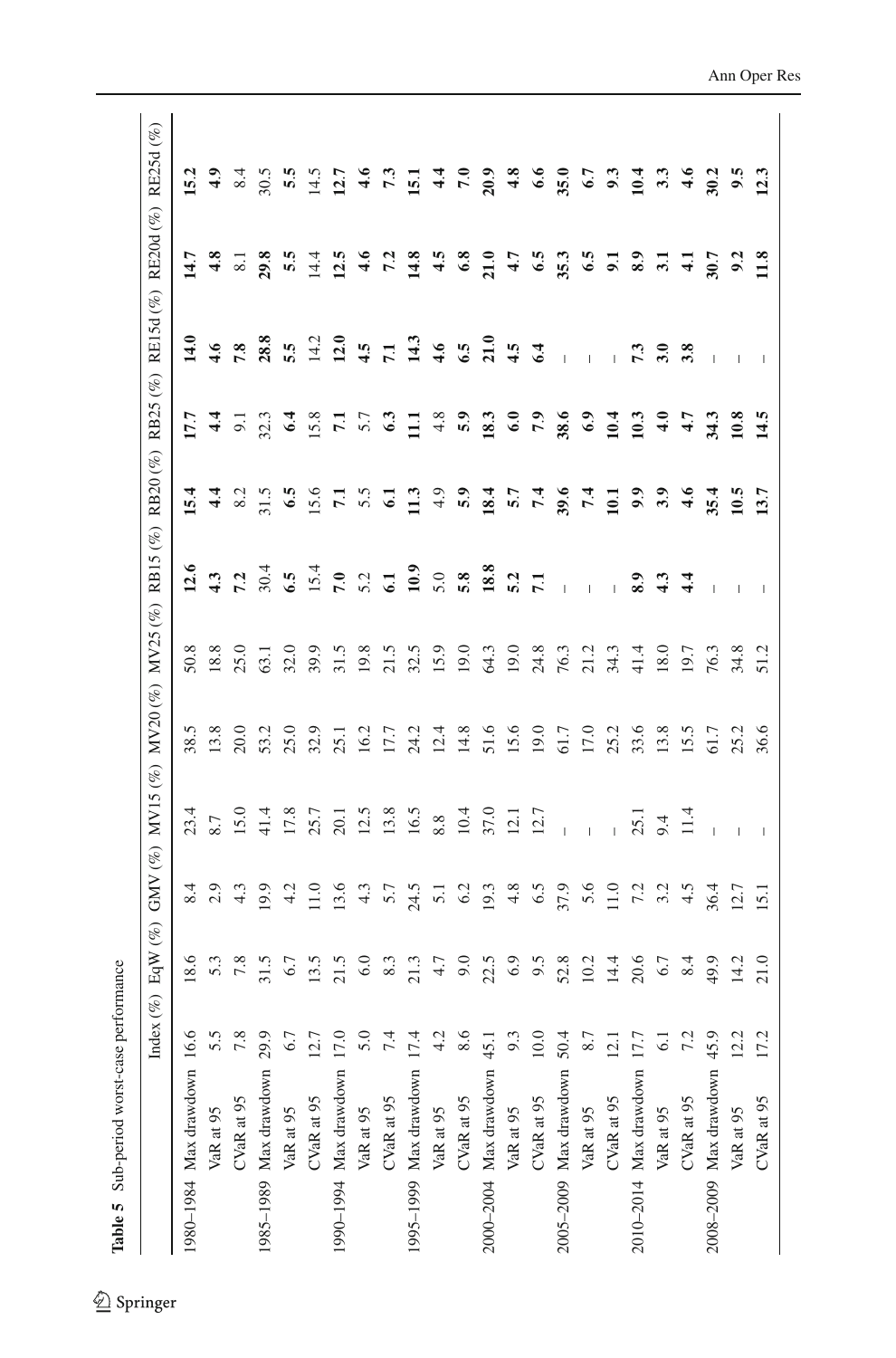<span id="page-16-0"></span>

|            | $RB15 (\%)$ | $RB20 (\%)$ | $RB25 (\%)$ | RE15d $(\%)$ | $RE20d$ $(\% )$ | RE25d $(\%)$ |
|------------|-------------|-------------|-------------|--------------|-----------------|--------------|
| Index      | $2.31***$   | $2.09**$    | $1.74**$    | $2.55***$    | $2.45***$       | $2.31***$    |
| EqW        | $2.86***$   | $2.64***$   | $2.29***$   | $3.10***$    | $3.00***$       | $2.86***$    |
| <b>GMV</b> | $-0.43$     | $-0.66$     | $-1.01$     | $-0.19$      | $-0.30$         | $-0.44$      |
| MV15       | $7.49***$   |             |             | $7.73***$    |                 |              |
| MV20       |             | $13.75***$  |             |              | $14.11***$      |              |
| MV25       |             |             | $19.59***$  |              |                 | $20.16***$   |
|            |             |             |             |              |                 |              |

**Table 6** Mean difference of maximum drawdown between benchmarks and robust portfolios

∗∗∗Significant at 1%

∗∗Significant at 5%

∗Significant at 10%

<span id="page-16-1"></span>**Table 7** Mean difference of VaR at 95% between benchmarks and robust portfolios

|                   | $RB15 (\%)$ | $RB20 (\%)$ | $RB25 (\%)$ | RE15d $(\%)$ | RE20d $(\% )$ | RE25d $(\%)$ |
|-------------------|-------------|-------------|-------------|--------------|---------------|--------------|
| Index             | $0.95***$   | $0.77*$     | 0.52        | $1.08***$    | $1.02***$     | $0.90***$    |
| EqW               | $1.34***$   | $1.17***$   | $0.91**$    | $1.48***$    | $1.41***$     | $1.30***$    |
| <b>GMV</b>        | $-0.70$     | $-0.87$     | $-1.13$     | $-0.57$      | $-0.63$       | $-0.75$      |
| MV15              | $5.53***$   |             |             | $5.66***$    |               |              |
| M <sub>V</sub> 20 |             | $10.05***$  |             |              | $10.29***$    |              |
| MV25              |             |             | $14.13***$  |              |               | $14.51***$   |

∗∗∗Significant at 1%

∗∗Significant at 5%

∗Significant at 10%

**Table 8** Mean difference of CVaR at 95% between benchmarks and robust portfolios

<span id="page-16-2"></span>

|            | $RB15 (\%)$ | $RB20 (\%)$ | $RB25 (\%)$ | RE15d $(\%)$ | RE20d $(\% )$ | RE25d $(\%$ |
|------------|-------------|-------------|-------------|--------------|---------------|-------------|
| Index      | $0.95***$   | $0.77*$     | 0.49        | $1.08***$    | $1.02***$     | $0.90**$    |
| EqW        | $1.37***$   | $1.19**$    | $0.91**$    | $1.50***$    | $1.44***$     | $1.32***$   |
| <b>GMV</b> | $-0.70$     | $-0.89$     | $-1.16$     | $-0.58$      | $-0.64$       | $-0.76$     |
| MV15       | $5.82***$   |             |             | $5.95***$    |               |             |
| MV20       |             | $10.60***$  |             |              | $10.85***$    |             |
| MV25       |             |             | $14.87***$  |              |               | $15.28***$  |
|            |             |             |             |              |               |             |

∗∗∗Significant at 1%

∗∗Significant at 5%

∗Significant at 10%

#### **5.3 Summary of performance**

Overall, in our analyses, mean–variance portfolios have the highest return as well as the highest risk. This leads to a high Sharpe ratio because mean–variance portfolios produce high long-term returns. But robust portfolios reach matching levels of Sharpe ratio with notably less risk. The efficiency of robust portfolios will become more evident when considering the low turnover ratio compared to mean–variance portfolios. Moreover, the worst-case loss of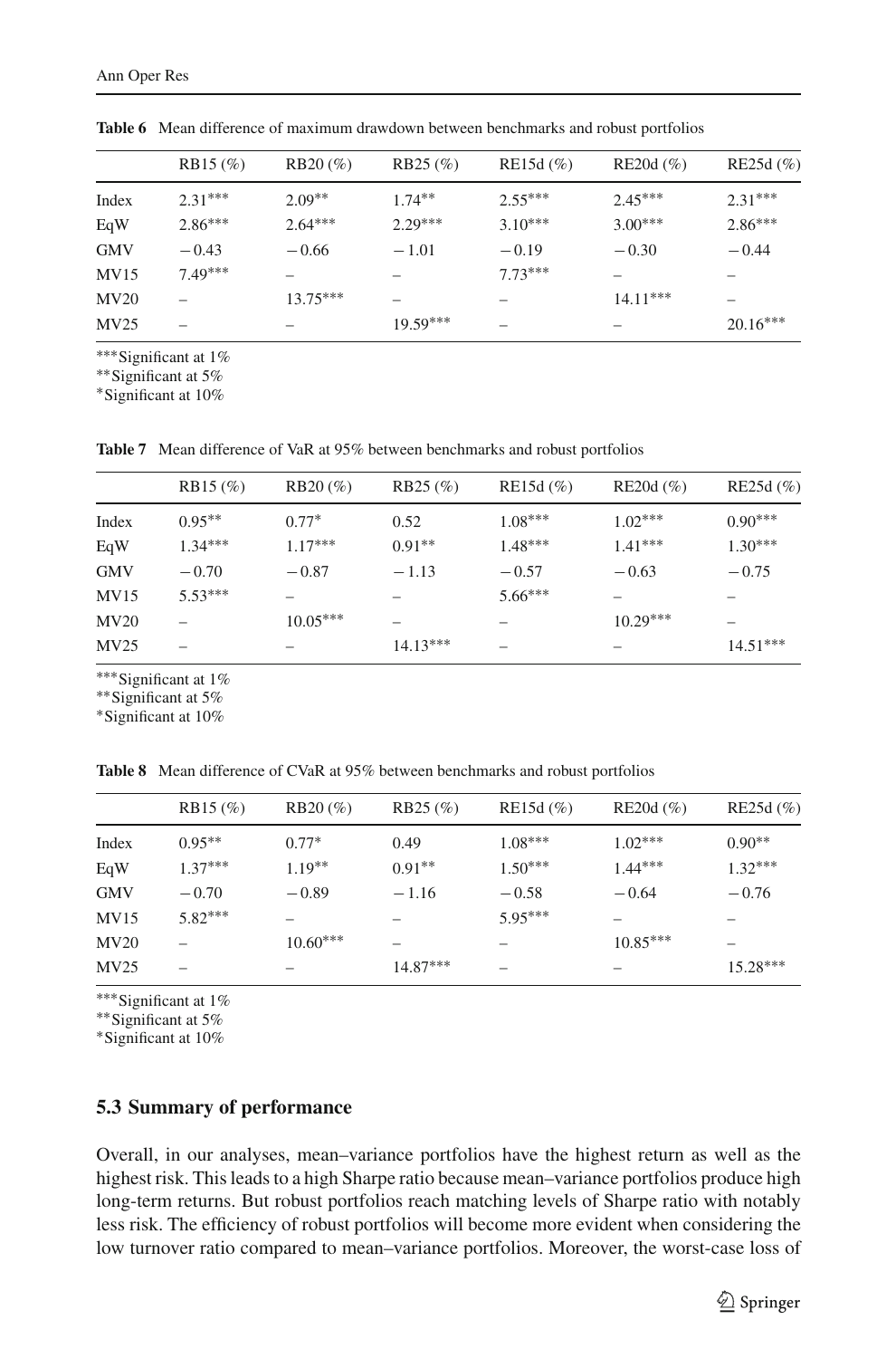robust portfolios is small as can be seen from maximum drawdown, VaR, and CVaR. While the GMV portfolio is often better than robust portfolios at reducing risk or large losses, the GMV portfolio is also an extreme version of robust portfolios that disregards the uncertain components, which are asset returns in this case. In summary, for our sub-period analyses, robust portfolios in the U.S. equity market are arguably the most efficient portfolios and the high efficiency is gained by producing positive return while limiting its risk and worst-case loss.

# <span id="page-17-4"></span>**6 Conclusion**

In this paper, we provide a comprehensive analysis of the performance of equity portfolios created from robust portfolio optimization in the U.S. equity market. Several robust formulations are observed and the performance is compared to the classical mean–variance portfolios as well as other conventional approaches for conservative investment such as investment in the composite market index, the equally-weighted portfolio, and the GMV portfolio. The long-term performance is investigated for the 35-year period from 1980 to 2014 but subperiods of five years and yearly performances are also analyzed. More than 10 performance measures are collected and various estimation periods are used to provide extensive results.

Robust portfolios are shown to be one of the most efficient investment strategies. Robust portfolios are superior at efficiently allocating risk than the conservative benchmarks. Also, even though robust portfolios have much lower risk than classical mean–variance portfolios, portfolios constructed from robust portfolio optimization reveal similar levels of risk-adjusted returns to mean–variance portfolios. More importantly, the robustness of robust portfolios is confirmed through small worst-case losses. In summary, the analysis in this paper verifies the strength of robust portfolio optimization that robust portfolios have low risk and low worstcase loss due to its worst-case approach and also have high efficiency because the portfolio construction is based on the risk-return tradeoff of the mean–variance framework. While the analysis examines simple robust formulations and focuses on U.S. equities, the results nonetheless provide support for the theoretical developments of robust portfolio optimization and provide valuable insight about the performance when adopting robust optimization in portfolio management.

**Acknowledgements** This research was supported by Basic Science Research Program through the National Research Foundation of Korea (NRF) funded by the Ministry of Science, ICT & Future Planning (NRF-2016R1C1B1014492).

### **References**

- <span id="page-17-1"></span>Best, M. J., & Grauer, R. R. (1991). On the sensitivity of mean–variance-efficient portfolios to changes in asset means: Some analytical and computational results. *Review of Financial Studies*, *4*(2), 315–342.
- <span id="page-17-0"></span>Bloomfield, T., Leftwich, R., & Long, J. B. (1977). Portfolio strategies and performance. *Journal of Financial Economics*, *5*(2), 201–218.
- <span id="page-17-2"></span>Broadie, M. (1993). Computing efficient frontiers using estimated parameters. *Annals of Operations Research*, *45*(1), 21–58.
- <span id="page-17-3"></span>Ceria, S., & Stubbs, R. A. (2006). Incorporating estimation errors into portfolio selection: Robust portfolio construction. *Journal of Asset Management*, *7*(2), 109–127.
- <span id="page-17-5"></span>Chopra, V. K., & Ziemba, W. T. (1993). The effect of errors in means, variances, and covariances on optimal portfolio choice. *Journal of Portfolio Management*, *19*(2), 6–11.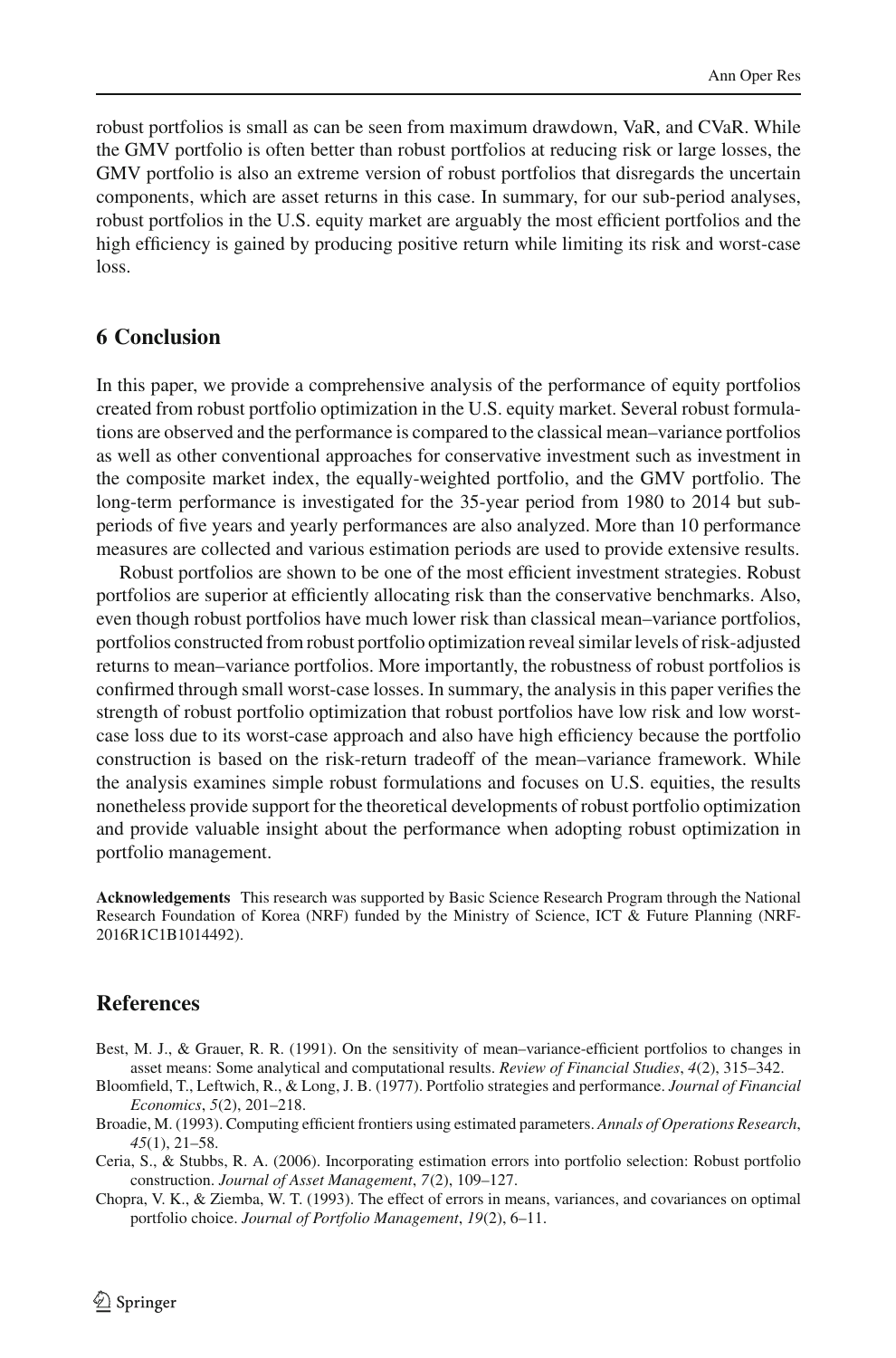- <span id="page-18-8"></span>Clarke, R. G., de Silva, H., & Thorley, S. (2006). Minimum-variance portfolios in the US equity market. *Journal of Portfolio Management*, *33*(1), 10–24.
- <span id="page-18-3"></span>Cohen, K. J., & Pogue, J. A. (1967). An empirical evaluation of alternative portfolio-selection models. *Journal of Business*, *40*(2), 166–193.
- <span id="page-18-9"></span>DeMiguel, V., Garlappi, L., & Uppal, R. (2009). Optimal versus naive diversification: How inefficient is the 1/*N* portfolio strategy? *Review of Financial Studies*, *22*(5), 1915–1953.
- <span id="page-18-1"></span>Fabozzi, F. J., Gupta, F., & Markowitz, H. M. (2002). The legacy of modern portfolio theory. *Journal of Investing*, *11*(3), 7–22.
- <span id="page-18-14"></span>Fabozzi, F. J., Huang, D., & Zhou, G. (2010). Robust portfolios: Contributions from operations research and finance. *Annals of Operations Research*, *176*, 191–220.
- <span id="page-18-18"></span>Fabozzi, F. J., Kolm, P. N., Pachamanova, D. A., & Focardi, S. M. (2007a). Robust portfolio optimization. *Journal of Portfolio Management*, *33*, 40–48.
- <span id="page-18-19"></span>Fabozzi, F. J., Kolm, P. N., Pachamanova, D. A., & Focardi, S. M. (2007b). *Robust portfolio optimization and management*. Hoboken, New Jersey: Wiley.
- <span id="page-18-10"></span>Fan, J., Fan, Y., & Lv, J. (2008). High dimensional covariance matrix estimation using a factor model. *Journal of Econometrics*, *147*(1), 186–197.
- <span id="page-18-5"></span>Frost, P. A., & Savarino, J. E. (1988). For better performance: Constrain portfolio weights. *Journal of Portfolio Management*, *15*(1), 29–34.
- <span id="page-18-25"></span>Garcia, C. B., & Gould, F. J. (1987). A note on the measurement of risk in a portfolio. *Financial Analysts Journal*, *43*(2), 61–69.
- <span id="page-18-17"></span>Goldfarb, D., & Iyengar, G. (2003). Robust portfolio selection problems. *Mathematics of Operations Research*, *28*(1), 1–38.
- <span id="page-18-6"></span>Grauer, R. R., & Shen, F. C. (2000). Do constraints improve portfolio performance? *Journal of Banking and Finance*, *24*(8), 1253–1274.
- <span id="page-18-12"></span>Hansen, L. P., & Sargent, T. J. (2008). *Robustness*. Princeton: Princeton University Press.
- <span id="page-18-7"></span>Haugen, R. A., & Baker, N. L. (1991). The efficient market inefficiency of capitalization-weighted stock portfolios. *Journal of Portfolio Management*, *17*(3), 35–40.
- <span id="page-18-22"></span>Jensen, M. C. (1968). The performance of mutual funds in the period 1945–1964. *Journal of Finance*, *23*(2), 389–416.
- <span id="page-18-4"></span>Jorion, P. (1992). Portfolio optimization in practice. *Financial Analysts Journal*, *48*(1), 68–74.
- <span id="page-18-31"></span>Kim, J. H., Kim, W. C., & Fabozzi, F. J. (2013). Composition of robust equity portfolios. *Finance Research Letters*, *10*(2), 72–81.
- <span id="page-18-15"></span>Kim, J. H., Kim, W. C., & Fabozzi, F. J. (2014). Recent developments in robust portfolios with a worst-case approach. *Journal of Optimization Theory and Applications*, *161*(1), 103–121.
- <span id="page-18-20"></span>Kim, W. C., Kim, J. H., & Fabozzi, F. J. (2016). *Robust equity portfolio management + website: Formulations, implementations, and properties using MATLAB*. Hoboken: Wiley.
- <span id="page-18-21"></span>Kim, J. H., Kim, W. C., & Fabozzi, F. J. (2017). Robust factor-based investing. *Journal of Portfolio Management*, *43*(5), 157–164.
- <span id="page-18-2"></span>Kolm, P. N., Tütüncü, R., & Fabozzi, F. J. (2014). 60 years of portfolio optimization: Practical challenges and current trends. *European Journal of Operational Research*, *234*(2), 356–371.
- <span id="page-18-26"></span>Linsmeier, T. J., & Pearson, N. D. (2000). Value at risk. *Financial Analysts Journal*, *56*(2), 47–67.
- <span id="page-18-27"></span>Maginn, J. L., Tuttle, D. L., McLeavey, D. W., & Pinto, J. E. (2007). *Managing investment portfolios: A dynamic process* (3rd ed.). Hoboken: Wiley.
- <span id="page-18-0"></span>Markowitz, H. M. (1952). Portfolio selection. *Journal of Finance*, *7*(1), 77–91.
- <span id="page-18-11"></span>Michaud, R. O. (1989). The Markowitz optimization enigma: Is "optimized" optimal? *Financial Analysts Journal*, *45*, 31–42.
- <span id="page-18-29"></span>Qian, E. E., Hua, R. H., & Sorensen, E. H. (2007). *Quantitative equity portfolio management: Modern techniques and applications*. Boca Raton: CRC Press.
- <span id="page-18-28"></span>Rockafellar, R. T., & Uryasev, S. (2000). Optimization of conditional value-at-risk. *Journal of Risk*, *2*, 21–42.
- <span id="page-18-30"></span>Roll, R. (1992). A mean/variance analysis of tracking error. *Journal of Portfolio Management*, *18*(4), 13–22.
- <span id="page-18-16"></span>Scherer, B. (2007). Can robust portfolio optimization help to build better portfolios? *Journal of Asset Management*, *7*, 374–387.
- <span id="page-18-13"></span>Sargent, T. J. (2014). Rational expectations and ambiguity (corrected). *Financial Analysts Journal*, *70*(2), 14–19.
- <span id="page-18-32"></span>Siegel, J. J. (1992). The equity premium: Stock and bond returns since 1802. *Financial Analysts Journal*, *48*(1), 28–38.
- <span id="page-18-23"></span>Sharpe, W. F. (1966). Mutual fund performance. *Journal of Business*, *39*(1), 119–138.
- <span id="page-18-24"></span>Sortino, F. A., & Price, L. N. (1994). Performance measurement in a downside risk framework. *Journal of Investing*, *3*(3), 59–64.